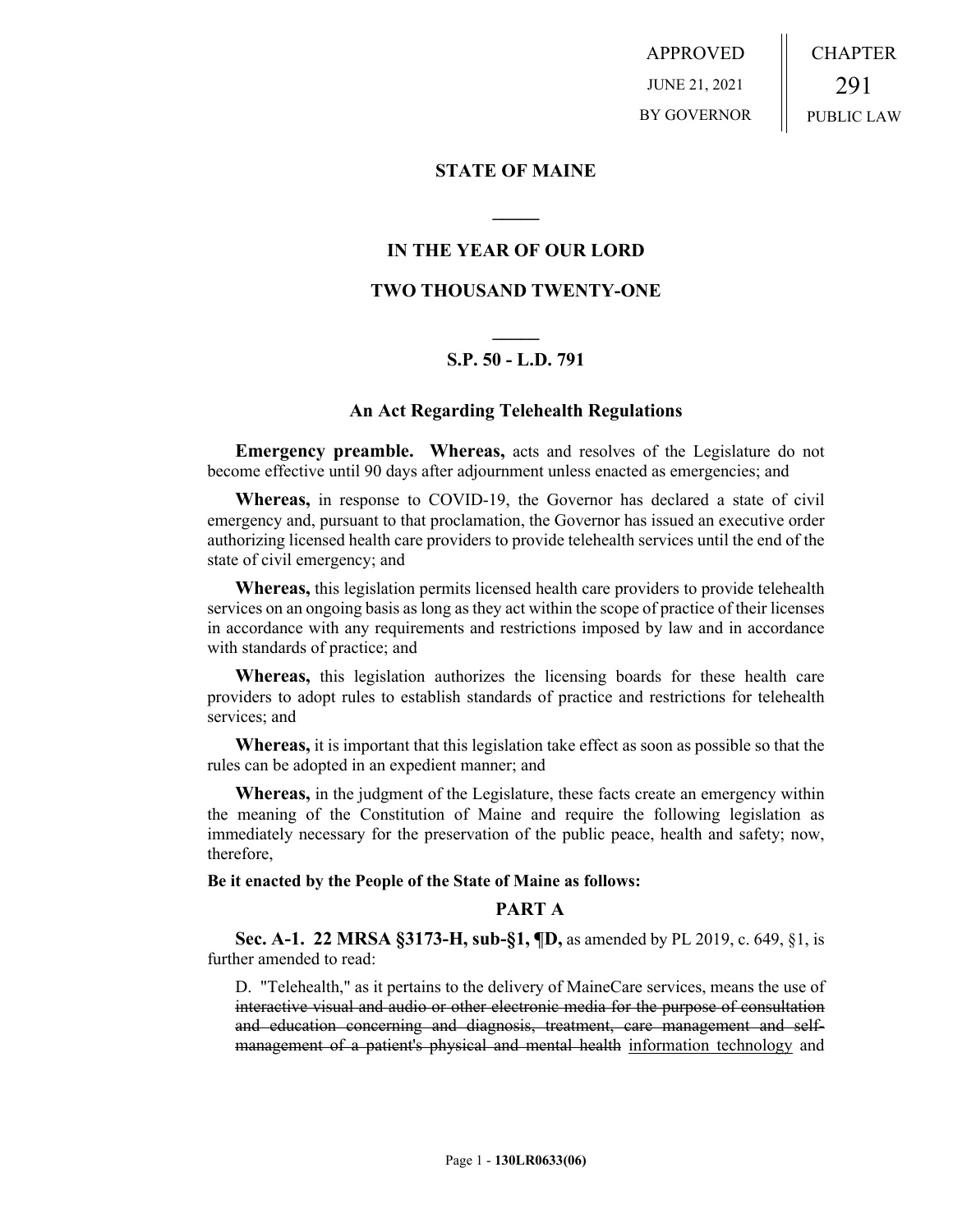includes real-time interaction between the patient and the patient's provider, electronic consultation between health professionals regarding the patient, synchronous encounters, asynchronous encounters, store and forward transfers and remote patient monitoring. "Telehealth" includes telephonic services when interactive telehealth services are unavailable or when a telephonic service is medically appropriate for the underlying covered service telemonitoring.

**Sec. A-2. 22 MRSA §3173-H, sub-§1, ¶E,** as amended by PL 2019, c. 649, §1, is further amended to read:

E. "Telemonitoring," as it pertains to the delivery of MaineCare services, means the use of information technology to remotely monitor a patient's health status via electronic means through the use of clinical data while the patient remains in a residential setting, allowing the provider to track the patient's health data over time. Telemonitoring may or may not take place in real time be synchronous or asynchronous.

**Sec. A-3. 22 MRSA §3173-H, sub-§6** is enacted to read:

**6. Consent for telehealth and telemonitoring services.** A patient may provide verbal, electronic or written consent for telehealth and telemonitoring services under this section.

**Sec. A-4. 24-A MRSA §4316, sub-§1,** as amended by PL 2019, c. 649, §3, is further amended to read:

**1. Definitions.** As used in this section, unless the context otherwise indicates, the following terms have the following meanings.

A. "Mobile health device" means a wearable device used to track health and wellness, including, but not limited to, a heart rate and respiratory monitor, an electrocardiogram monitor and a glucose monitor.

A-1. "Medicare" means the "Health Insurance for the Aged Act," Title XVIII of the Social Security Amendments of 1965, as amended.

B. "Store and forward transfers" means transmission of an enrollee's recorded health history through a secure electronic system to a provider.

B-1. "Asynchronous encounters" means the interaction or consultation between an enrollee and the enrollee's provider or between providers regarding the enrollee through a system with the ability to store digital information, including, but not limited to, still images, video, audio and text files, and other relevant data in one location and subsequently transmit such information for interpretation at a remote site by health professionals without requiring the simultaneous presence of the patient or the health professionals.

B-2. "Synchronous encounters" means a real-time interaction conducted with interactive audio or video connection between an enrollee and the enrollee's provider or between providers regarding the enrollee.

C. "Telehealth," as it pertains to the delivery of health care services, means the use of interactive real-time visual and audio or other electronic media for the purpose of consultation and education concerning and diagnosis, treatment, care management and self-management of an enrollee's physical and mental health information technology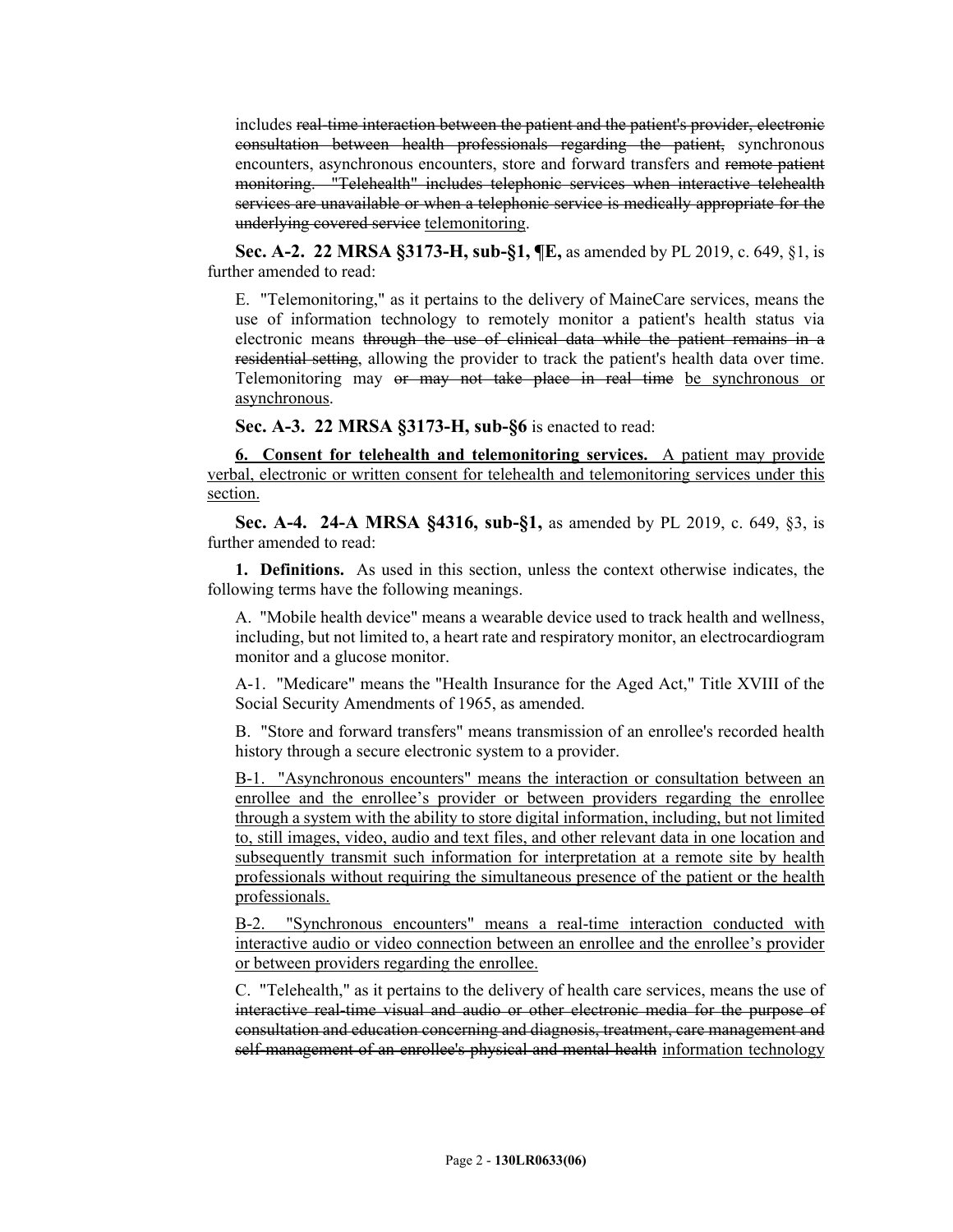and includes real-time interaction between the enrollee and the telehealth provider, synchronous encounters, asynchronous encounters, store and forward transfers and telemonitoring. "Telehealth" does not include the use of audio-only telephone, facsimile machine, e-mail or texting.

D. "Telemonitoring," as it pertains to the delivery of health care services, means the use of information technology to remotely monitor an enrollee's health status via electronic means through the use of clinical data while the enrollee remains in a residential setting, allowing the provider to track the enrollee's health data over time. Telemonitoring may or may not take place in real time be synchronous or asynchronous.

E. "Telephonic services," as it pertains to the delivery of health care services, means the use of telephone communication by a provider at a distance for the purpose of diagnosis, disease monitoring or treatment.

**Sec. A-5. 24-A MRSA §4316, sub-§2,** as corrected by RR 2019, c. 2, Pt. A, §28, is amended to read:

**2. Parity for telehealth services.** A carrier offering a health plan in this State may not deny coverage on the basis that the health care service is provided through telehealth if the health care service would be covered if it were provided through in-person consultation between an enrollee and a provider and as long as the provider is acting within the scope of practice of the provider's license and in accordance with rules adopted by the board, if any, that issued the provider's license related to standards of practice for the delivery of a health care service through telehealth. Coverage for health care services provided through telehealth must be determined in a manner consistent with coverage for health care services provided through in-person consultation. If an enrollee is eligible for coverage and the delivery of the health care service through telehealth is medically appropriate, a carrier may not deny coverage for telehealth services. A carrier may offer a health plan containing a provision for a deductible, copayment or coinsurance requirement for a health care service provided through telehealth as long as the deductible, copayment or coinsurance does not exceed the deductible, copayment or coinsurance applicable to a comparable service provided through in-person consultation. A carrier may not exclude a health care service from coverage solely because such health care service is provided only through a telehealth encounter, as long as telehealth is appropriate for the provision of such health care service.

**Sec. A-6. 24-A MRSA §4316, sub-§3, ¶G** is enacted to read:

G. The carrier may not place any restriction on the prescribing of medication through telehealth by a provider whose scope of practice includes prescribing medication that is more restrictive than any requirement in state and federal law for prescribing medication through in-person consultation.

**Sec. A-7. 24-A MRSA §4316, sub-§5,** as enacted by PL 2019, c. 289, §2, is repealed.

**Sec. A-8. 24-A MRSA §4316, sub-§10** is enacted to read:

**10. Network adequacy.** The availability of health care services through telehealth may not be considered for the purposes of demonstrating the adequacy of a carrier's network pursuant to section 4303, subsection 1 and Bureau of Insurance Rule Chapter 850: Health Plan Accountability.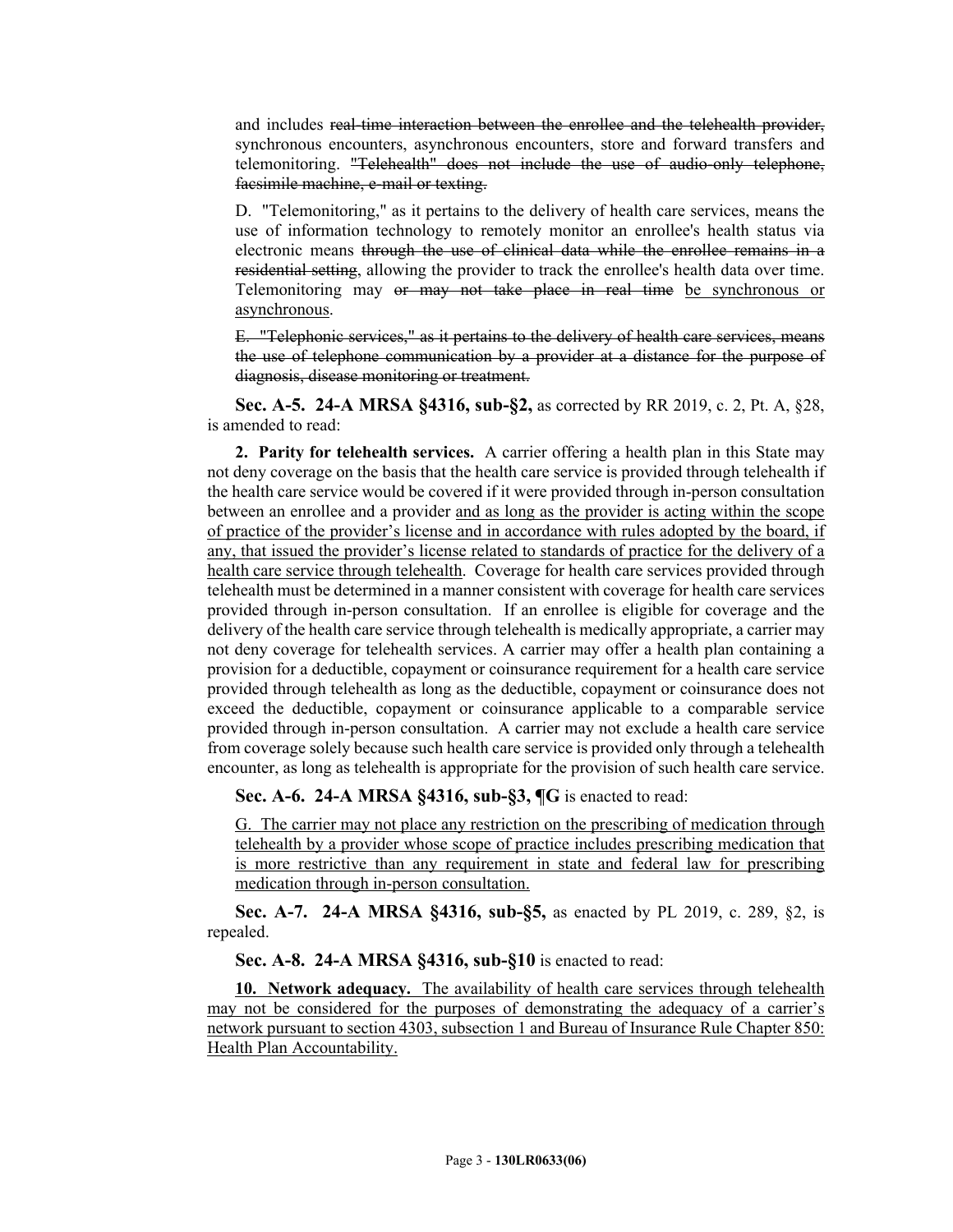## **PART B**

**Sec. B-1. 32 MRSA §69** is enacted to read:

### **§69. Telehealth services**

**1. Definitions.** As used in this section, unless the context otherwise indicates, the following terms have the following meanings.

A. "Asynchronous encounter" means an interaction between an individual and a person licensed under this chapter through a system that has the ability to store digital information, including, but not limited to, still images, video files, audio files, text files and other relevant data, and to transmit such information without requiring the simultaneous presence of the individual and the person licensed under this chapter.

B. "Store and forward transfer" means the transmission of an individual's records through a secure electronic system to a person licensed under this chapter.

C. "Synchronous encounter" means a real-time interaction conducted with an interactive audio or video connection between an individual and a person licensed under this chapter or between a person licensed under this chapter and another health care provider.

D. "Telehealth services" means health care services delivered through the use of information technology and includes synchronous encounters, asynchronous encounters, store and forward transfers and telemonitoring.

E. "Telemonitoring" means the use of information technology to remotely monitor an individual's health status via electronic means, allowing the person licensed under this chapter to track the individual's health data over time. Telemonitoring may be synchronous or asynchronous.

**2. Telehealth services permitted.** A person licensed under this chapter may provide telehealth services as long as the licensee acts within the scope of practice of the licensee's license, in accordance with any requirements and restrictions imposed by this section and in accordance with standards of practice.

**3. Confidentiality.** When providing telehealth services, a person licensed under this chapter shall comply with all state and federal confidentiality and privacy laws.

**4. Professional responsibility.** All laws and rules governing professional responsibility, unprofessional conduct and generally accepted standards of practice that apply to a person licensed under this chapter also apply to that licensee while providing telehealth services.

**5. Rulemaking.** The board shall adopt rules governing telehealth services by persons licensed under this chapter. These rules must establish standards of practice and appropriate restrictions for the various types and forms of telehealth services. Rules adopted pursuant to this subsection are routine technical rules as defined by Title 5, chapter 375, subchapter 2-A.

**Sec. B-2. 32 MRSA c. 9, sub-c. 6** is enacted to read:

## **SUBCHAPTER 6**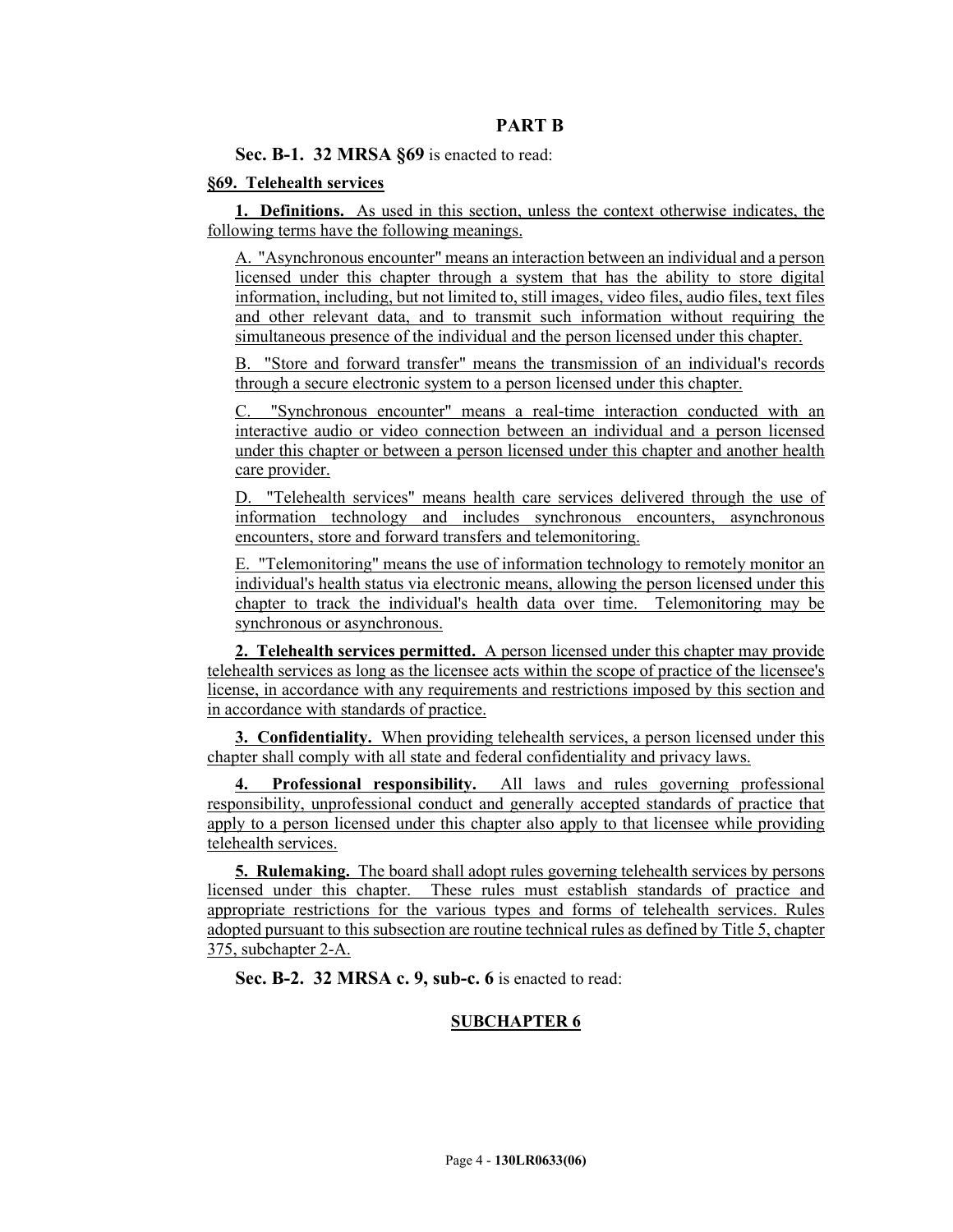# **TELEHEALTH SERVICES**

### **§566. Definitions**

As used in this subchapter, unless the context otherwise indicates, the following terms have the following meanings.

**1. Asynchronous encounter.** "Asynchronous encounter" means an interaction between a patient and a person licensed under this chapter through a system that has the ability to store digital information, including, but not limited to, still images, video files, audio files, text files and other relevant data, and to transmit such information without requiring the simultaneous presence of the patient and the person licensed under this chapter.

**2. Store and forward transfer.** "Store and forward transfer" means the transmission of a patient's records through a secure electronic system to a person licensed under this chapter.

**3. Synchronous encounter.** "Synchronous encounter" means a real-time interaction conducted with an interactive audio or video connection between a patient and a person licensed under this chapter or between a person licensed under this chapter and another health care provider.

**4. Telehealth services.** "Telehealth services" means health care services delivered through the use of information technology and includes synchronous encounters, asynchronous encounters, store and forward transfers and telemonitoring.

**5. Telemonitoring.** "Telemonitoring" means the use of information technology to remotely monitor a patient's health status via electronic means, allowing the person licensed under this chapter to track the patient's health data over time. Telemonitoring may be synchronous or asynchronous.

### **§567. Telehealth services permitted**

A person licensed under this chapter may provide telehealth services as long as the licensee acts within the scope of practice of the licensee's license, in accordance with any requirements and restrictions imposed by this subchapter and in accordance with standards of practice.

#### **§568. Confidentiality**

When providing telehealth services, a person licensed under this chapter shall comply with all state and federal confidentiality and privacy laws.

#### **§569. Professional responsibility**

All laws and rules governing professional responsibility, unprofessional conduct and generally accepted standards of practice that apply to a person licensed under this chapter also apply to that licensee while providing telehealth services.

### **§570. Rulemaking**

The board shall adopt rules governing telehealth services by persons licensed under this chapter. These rules must establish standards of practice and appropriate restrictions for the various types and forms of telehealth services. Rules adopted pursuant to this section are routine technical rules as defined by Title 5, chapter 375, subchapter 2-A.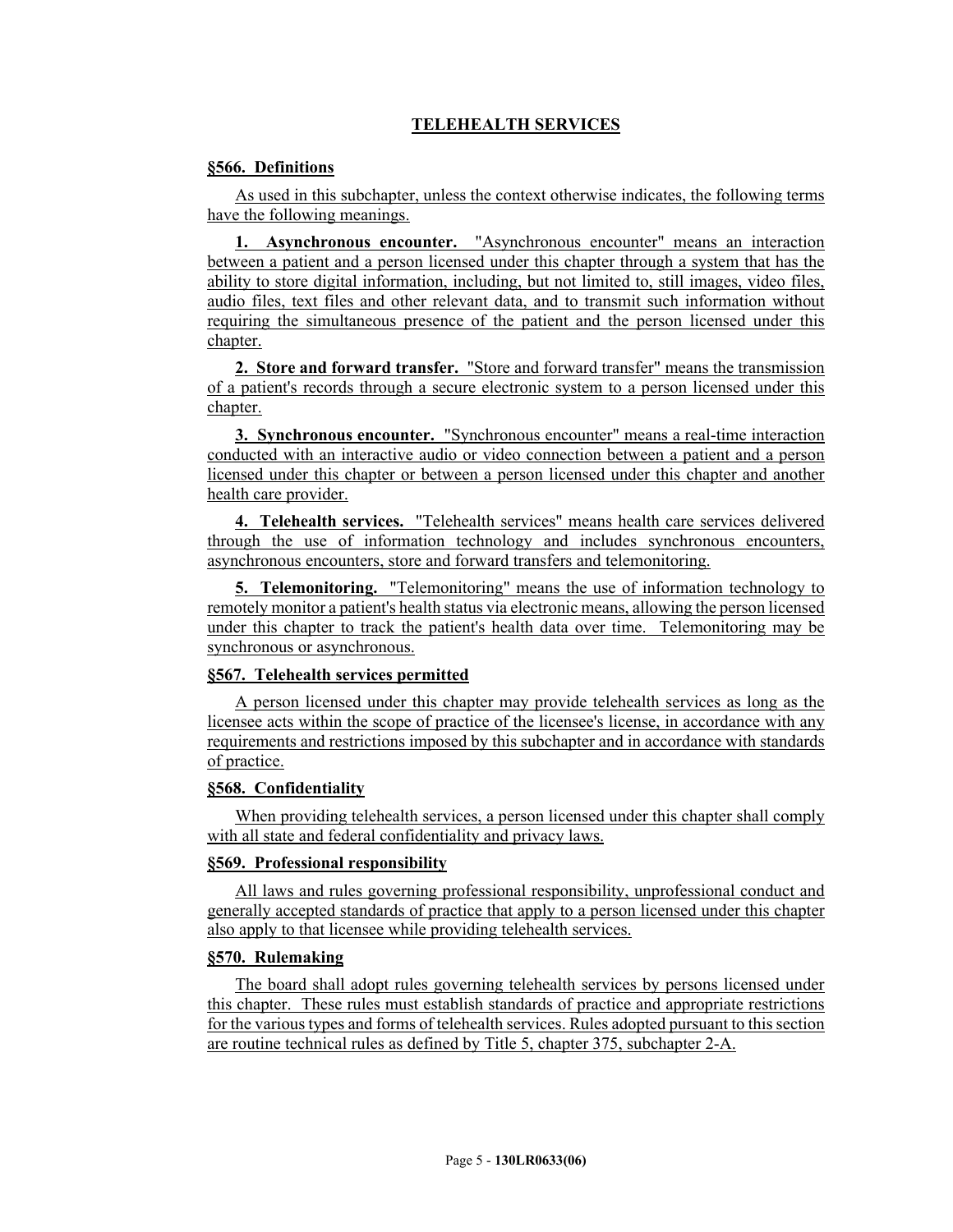## **Sec. B-3. 32 MRSA §1533** is enacted to read:

### **§1533. Telehealth services**

**1. Definitions.** As used in this section, unless the context otherwise indicates, the following terms have the following meanings.

A. "Asynchronous encounter" means an interaction between an individual and a person licensed under this chapter through a system that has the ability to store digital information, including, but not limited to, still images, video files, audio files, text files and other relevant data, and to transmit such information without requiring the simultaneous presence of the individual and the person licensed under this chapter.

"Store and forward transfer" means the transmission of an individual's records through a secure electronic system to a person licensed under this chapter.

"Synchronous encounter" means a real-time interaction conducted with an interactive audio or video connection between an individual and a person licensed under this chapter or between a person licensed under this chapter and another health care provider.

D. "Telehealth services" means health care services delivered through the use of information technology and includes synchronous encounters, asynchronous encounters, store and forward transfers and telemonitoring.

E. "Telemonitoring" means the use of information technology to remotely monitor an individual's health status via electronic means, allowing the person licensed under this chapter to track the individual's health data over time. Telemonitoring may be synchronous or asynchronous.

**2. Telehealth services permitted.** A person licensed under this chapter may provide telehealth services as long as the licensee acts within the scope of practice of the licensee's license, in accordance with any requirements and restrictions imposed by this section and in accordance with standards of practice.

**3. Confidentiality.** When providing telehealth services, a person licensed under this chapter shall comply with all state and federal confidentiality and privacy laws.

**4. Professional responsibility.** All laws and rules governing professional responsibility, unprofessional conduct and generally accepted standards of practice that apply to a person licensed under this chapter also apply to that licensee while providing telehealth services.

**5. Rulemaking.** The director shall adopt rules governing telehealth services by persons licensed under this chapter. These rules must establish standards of practice and appropriate restrictions for the various types and forms of telehealth services. Rules adopted pursuant to this subsection are routine technical rules as defined by Title 5, chapter 375, subchapter 2-A.

**Sec. B-4. 32 MRSA c. 31, sub-c. 7** is enacted to read:

## **SUBCHAPTER 7**

## **TELEHEALTH SERVICES**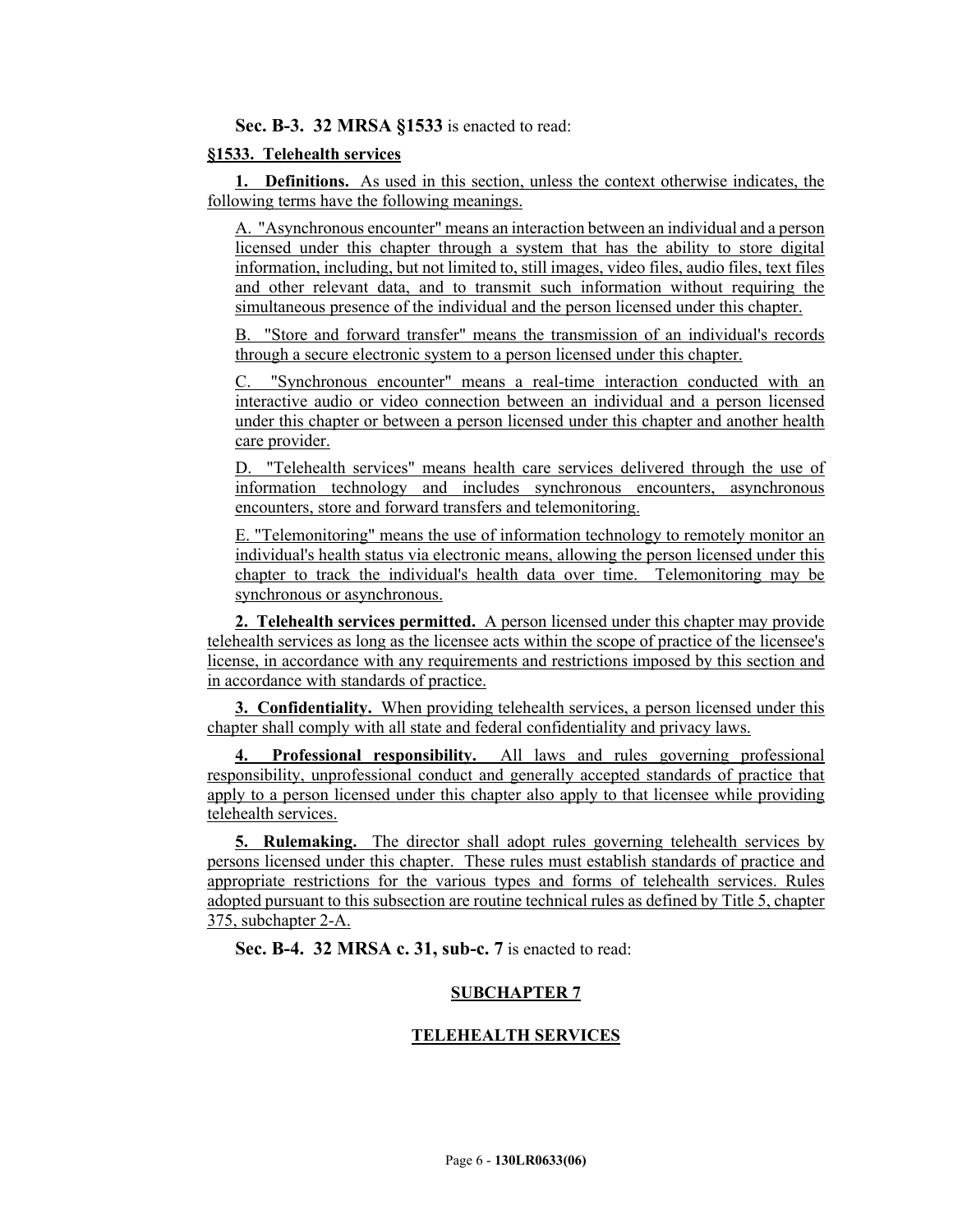## **§2266. Definitions**

As used in this subchapter, unless the context otherwise indicates, the following terms have the following meanings.

**1. Asynchronous encounter.** "Asynchronous encounter" means an interaction between a patient and a person licensed under this chapter through a system that has the ability to store digital information, including, but not limited to, still images, video files, audio files, text files and other relevant data, and to transmit such information without requiring the simultaneous presence of the patient and the person licensed under this chapter.

**2. Store and forward transfer.** "Store and forward transfer" means the transmission of a patient's records through a secure electronic system to a person licensed under this chapter.

**3. Synchronous encounter.** "Synchronous encounter" means a real-time interaction conducted with an interactive audio or video connection between a patient and a person licensed under this chapter or between a person licensed under this chapter and another health care provider.

**4. Telehealth services.** "Telehealth services" means health care services delivered through the use of information technology and includes synchronous encounters, asynchronous encounters, store and forward transfers and telemonitoring.

**5. Telemonitoring.** "Telemonitoring" means the use of information technology to remotely monitor a patient's health status via electronic means, allowing the person licensed under this chapter to track the patient's health data over time. Telemonitoring may be synchronous or asynchronous.

## **§2267. Telehealth services permitted**

A person licensed under this chapter may provide telehealth services as long as the licensee acts within the scope of practice of the licensee's license, in accordance with any requirements and restrictions imposed by this subchapter and in accordance with standards of practice.

#### **§2268. Confidentiality**

When providing telehealth services, a person licensed under this chapter shall comply with all state and federal confidentiality and privacy laws.

## **§2269. Professional responsibility**

All laws and rules governing professional responsibility, unprofessional conduct and generally accepted standards of practice that apply to a person licensed under this chapter also apply to that licensee while providing telehealth services.

## **§2270. Rulemaking**

The board shall adopt rules governing telehealth services by persons licensed under this chapter. These rules must establish standards of practice and appropriate restrictions for the various types and forms of telehealth services. Rules adopted pursuant to this section are routine technical rules as defined by Title 5, chapter 375, subchapter 2-A.

**Sec. B-5. 32 MRSA §2287** is enacted to read: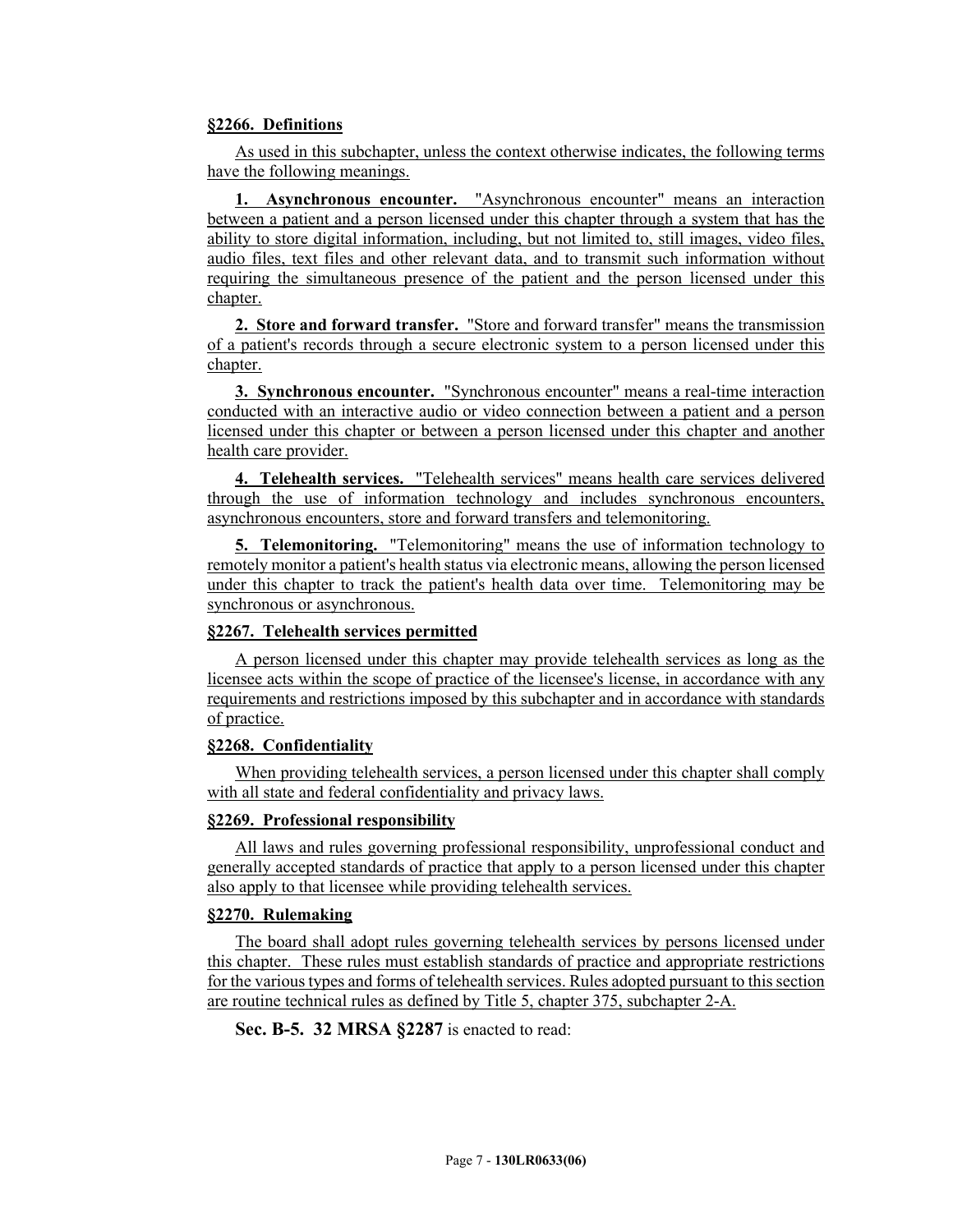### **§2287. Telehealth services**

**1. Definitions.** As used in this section, unless the context otherwise indicates, the following terms have the following meanings.

A. "Asynchronous encounter" means an interaction between a patient and a person licensed under this chapter through a system that has the ability to store digital information, including, but not limited to, still images, video files, audio files, text files and other relevant data, and to transmit such information without requiring the simultaneous presence of the patient and the person licensed under this chapter.

B. "Store and forward transfer" means the transmission of a patient's records through a secure electronic system to a person licensed under this chapter.

"Synchronous encounter" means a real-time interaction conducted with an interactive audio or video connection between a patient and a person licensed under this chapter or between a person licensed under this chapter and another health care provider.

D. "Telehealth services" means health care services delivered through the use of information technology and includes synchronous encounters, asynchronous encounters, store and forward transfers and telemonitoring.

E. "Telemonitoring" means the use of information technology to remotely monitor a patient's health status via electronic means, allowing the person licensed under this chapter to track the patient's health data over time. Telemonitoring may be synchronous or asynchronous.

**2. Telehealth services permitted.** A person licensed under this chapter may provide telehealth services as long as the licensee acts within the scope of practice of the licensee's license, in accordance with any requirements and restrictions imposed by this section and in accordance with standards of practice.

**3. Confidentiality.** When providing telehealth services, a person licensed under this chapter shall comply with all state and federal confidentiality and privacy laws.

**4. Professional responsibility.** All laws and rules governing professional responsibility, unprofessional conduct and generally accepted standards of practice that apply to a person licensed under this chapter also apply to that licensee while providing telehealth services.

**5. Rulemaking.** The board shall adopt rules governing telehealth services by persons licensed under this chapter. These rules must establish standards of practice and appropriate restrictions for the various types and forms of telehealth services. Rules adopted pursuant to this subsection are routine technical rules as defined by Title 5, chapter 375, subchapter 2-A.

**Sec. B-6. 32 MRSA c. 34-A, sub-c. 6** is enacted to read:

## **SUBCHAPTER 6**

## **TELEHEALTH SERVICES**

**§2447. Definitions**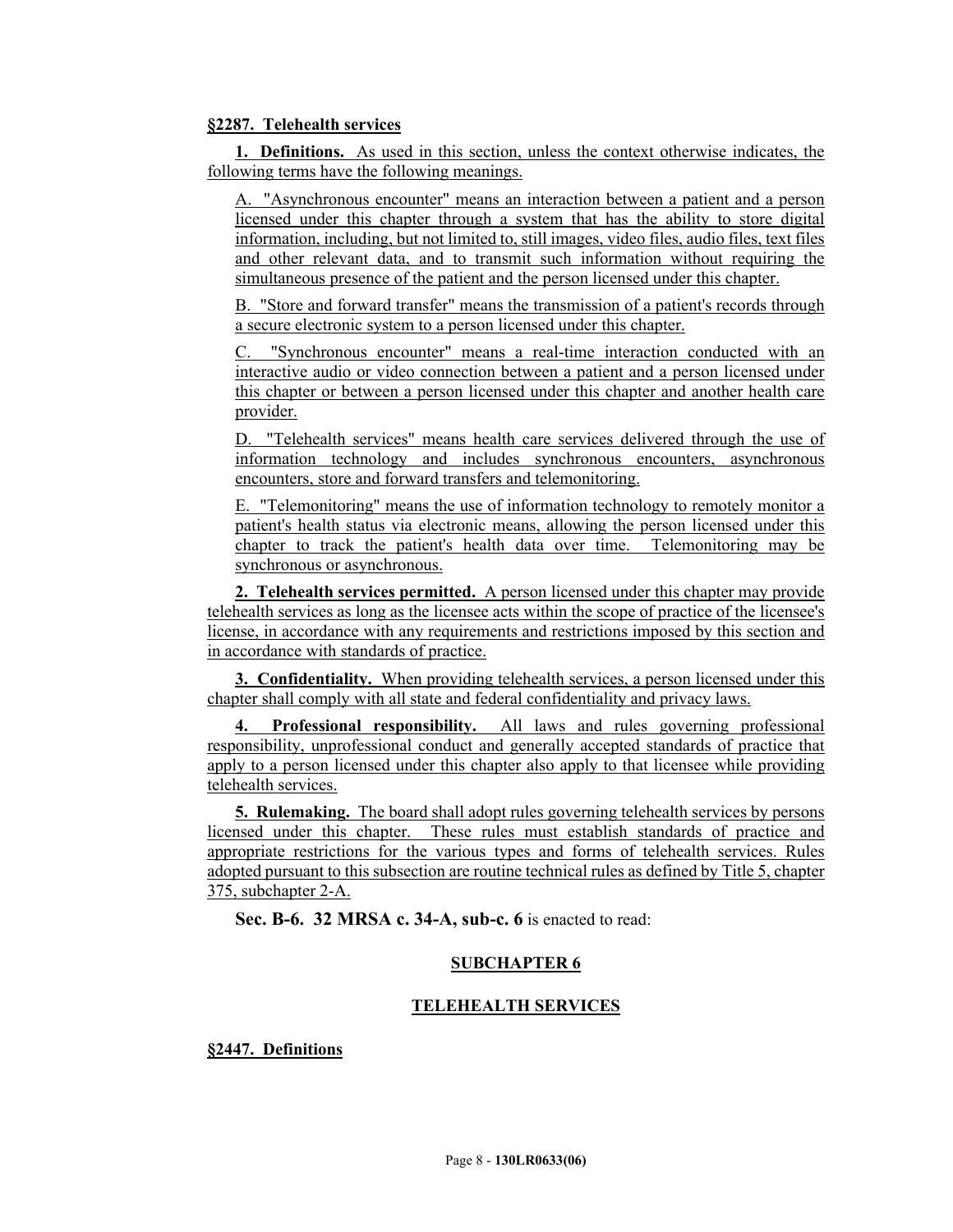As used in this subchapter, unless the context otherwise indicates, the following terms have the following meanings.

**1. Asynchronous encounter.** "Asynchronous encounter" means an interaction between a patient and a person licensed under this chapter through a system that has the ability to store digital information, including, but not limited to, still images, video files, audio files, text files and other relevant data, and to transmit such information without requiring the simultaneous presence of the patient and the person licensed under this chapter.

**2. Store and forward transfer.** "Store and forward transfer" means the transmission of a patient's records through a secure electronic system to a person licensed under this chapter.

**3. Synchronous encounter.** "Synchronous encounter" means a real-time interaction conducted with an interactive audio or video connection between a patient and a person licensed under this chapter or between a person licensed under this chapter and another health care provider.

**4. Telehealth services.** "Telehealth services" means health care services delivered through the use of information technology and includes synchronous encounters, asynchronous encounters, store and forward transfers and telemonitoring.

**5. Telemonitoring.** "Telemonitoring" means the use of information technology to remotely monitor a patient's health status via electronic means, allowing the person licensed under this chapter to track the patient's health data over time. Telemonitoring may be synchronous or asynchronous.

#### **§2448. Telehealth services permitted**

A person licensed under this chapter may provide telehealth services as long as the licensee acts within the scope of practice of the licensee's license, in accordance with any requirements and restrictions imposed by this subchapter and in accordance with standards of practice.

#### **§2449. Confidentiality**

When providing telehealth services, a person licensed under this chapter shall comply with all state and federal confidentiality and privacy laws.

#### **§2450. Professional responsibility**

All laws and rules governing professional responsibility, unprofessional conduct and generally accepted standards of practice that apply to a person licensed under this chapter also apply to that licensee while providing telehealth services.

#### **§2450-A. Rulemaking**

The board shall adopt rules governing telehealth services by persons licensed under this chapter. These rules must establish standards of practice and appropriate restrictions for the various types and forms of telehealth services. Rules adopted pursuant to this section are routine technical rules as defined by Title 5, chapter 375, subchapter 2-A.

**Sec. B-7. 32 MRSA c. 36, sub-c. 8** is enacted to read:

#### **SUBCHAPTER 8**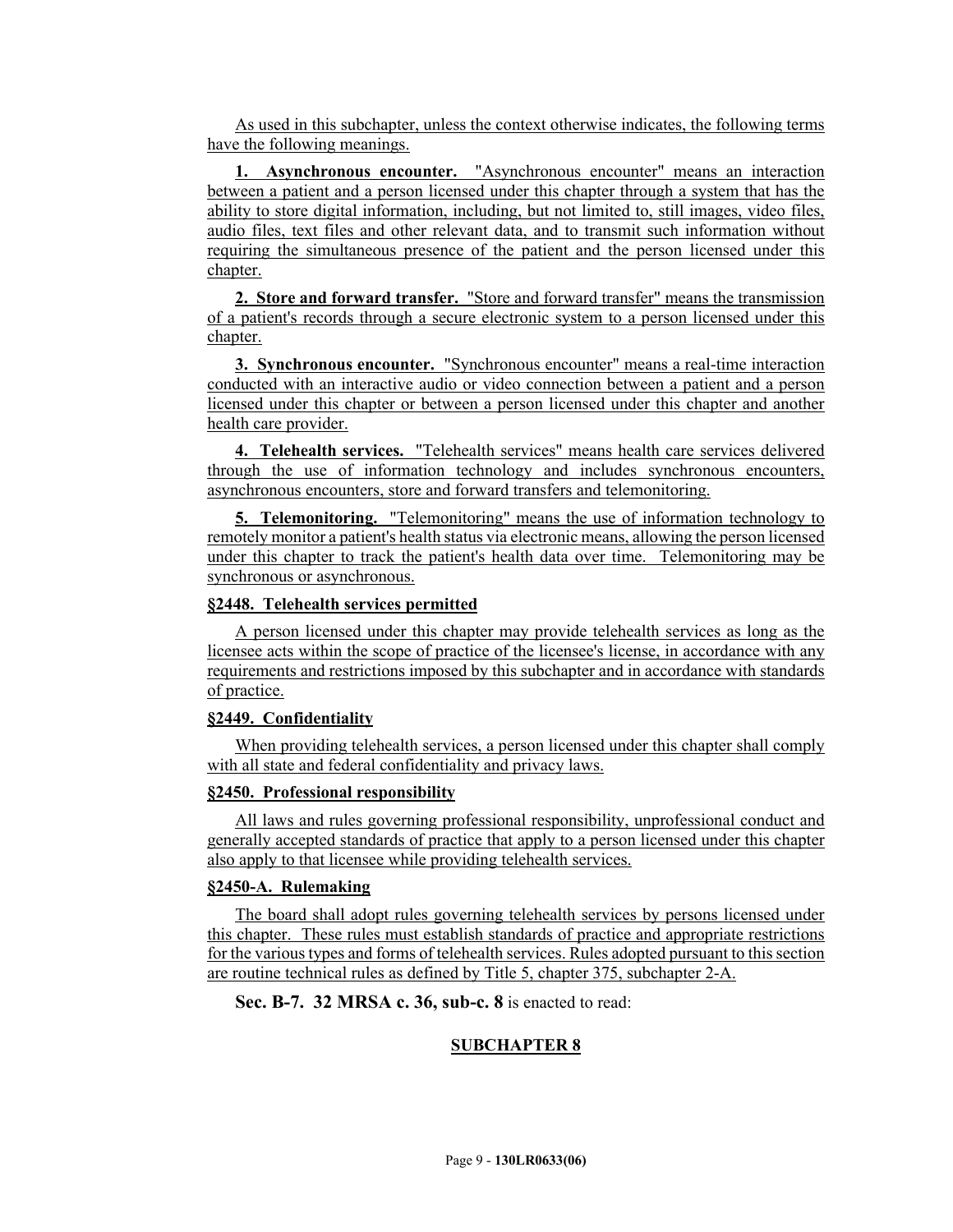# **TELEHEALTH SERVICES**

### **§2600-AA. Definitions**

As used in this subchapter, unless the context otherwise indicates, the following terms have the following meanings.

**1. Asynchronous encounter.** "Asynchronous encounter" means an interaction between a patient and a person licensed under this chapter through a system that has the ability to store digital information, including, but not limited to, still images, video files, audio files, text files and other relevant data, and to transmit such information without requiring the simultaneous presence of the patient and the person licensed under this chapter.

**2. Store and forward transfer.** "Store and forward transfer" means the transmission of a patient's records through a secure electronic system to a person licensed under this chapter.

**3. Synchronous encounter.** "Synchronous encounter" means a real-time interaction conducted with an interactive audio or video connection between a patient and a person licensed under this chapter or between a person licensed under this chapter and another health care provider.

**4. Telehealth services.** "Telehealth services" means health care services delivered through the use of information technology and includes synchronous encounters, asynchronous encounters, store and forward transfers and telemonitoring.

**5. Telemonitoring.** "Telemonitoring" means the use of information technology to remotely monitor a patient's health status via electronic means, allowing the person licensed under this chapter to track the patient's health data over time. Telemonitoring may be synchronous or asynchronous.

#### **§2600-BB. Telehealth services permitted**

A person licensed under this chapter may provide telehealth services as long as the licensee acts within the scope of practice of the licensee's license, in accordance with any requirements and restrictions imposed by this subchapter and in accordance with standards of practice.

# **§2600-CC. Confidentiality**

When providing telehealth services, a person licensed under this chapter shall comply with all state and federal confidentiality and privacy laws.

## **§2600-DD. Professional responsibility**

All laws and rules governing professional responsibility, unprofessional conduct and generally accepted standards of practice that apply to a person licensed under this chapter also apply to that licensee while providing telehealth services.

### **§2600-EE. Rulemaking**

The board shall adopt rules governing telehealth services by persons licensed under this chapter. These rules must establish standards of practice and appropriate restrictions for the various types and forms of telehealth services. Rules adopted pursuant to this section are routine technical rules as defined by Title 5, chapter 375, subchapter 2-A.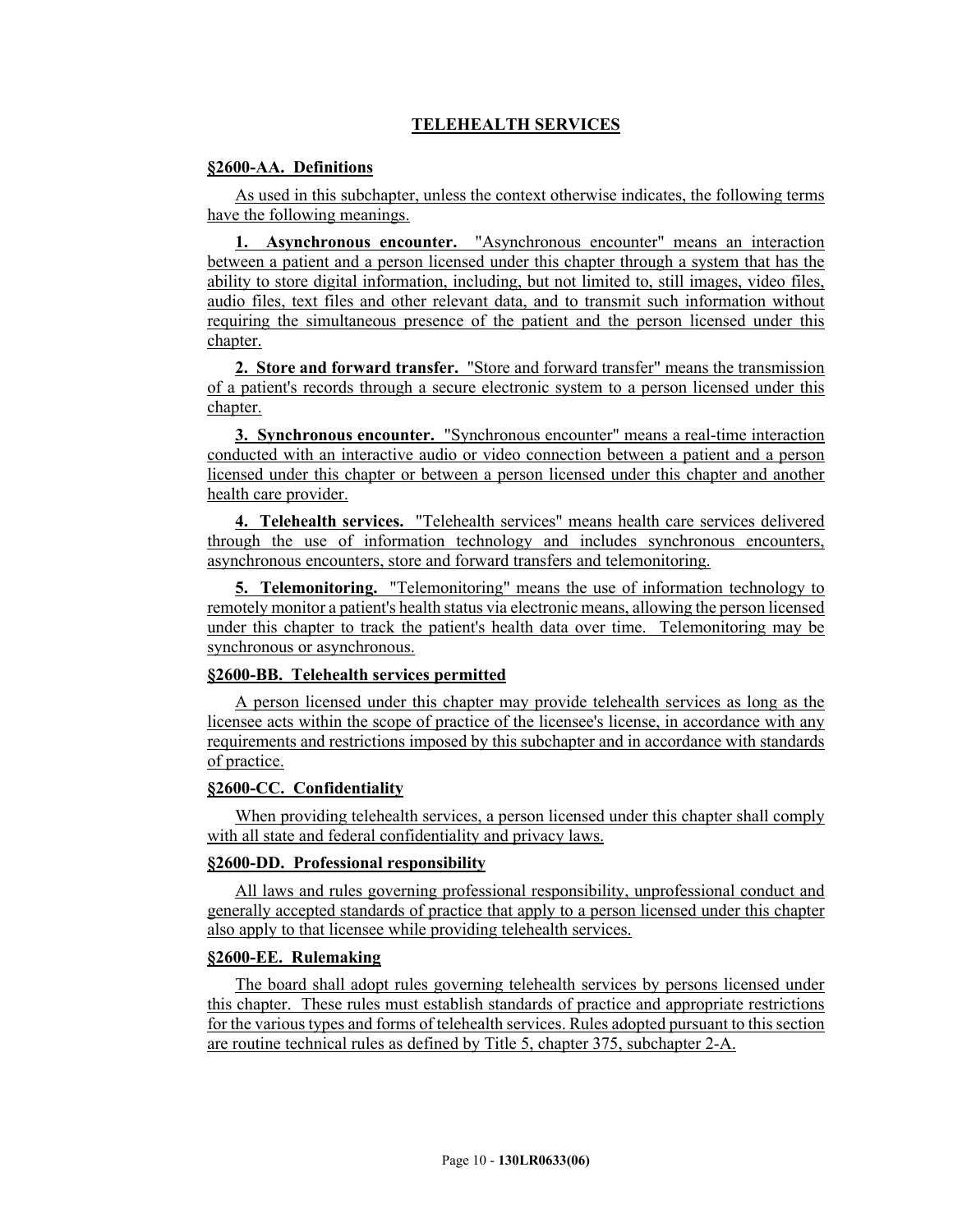### **Sec. B-8. 32 MRSA §3120** is enacted to read:

#### **§3120. Telehealth services**

**1. Definitions.** As used in this section, unless the context otherwise indicates, the following terms have the following meanings.

A. "Asynchronous encounter" means an interaction between a patient and a person licensed under this chapter through a system that has the ability to store digital information, including, but not limited to, still images, video files, audio files, text files and other relevant data, and to transmit such information without requiring the simultaneous presence of the patient and the person licensed under this chapter.

B. "Store and forward transfer" means the transmission of a patient's records through a secure electronic system to a person licensed under this chapter.

"Synchronous encounter" means a real-time interaction conducted with an interactive audio or video connection between a patient and a person licensed under this chapter or between a person licensed under this chapter and another health care provider.

D. "Telehealth services" means health care services delivered through the use of information technology and includes synchronous encounters, asynchronous encounters, store and forward transfers and telemonitoring.

E. "Telemonitoring" means the use of information technology to remotely monitor a patient's health status via electronic means, allowing the person licensed under this chapter to track the patient's health data over time. Telemonitoring may be synchronous or asynchronous.

**2. Telehealth services permitted.** A person licensed under this chapter may provide telehealth services as long as the licensee acts within the scope of practice of the licensee's license, in accordance with any requirements and restrictions imposed by this section and in accordance with standards of practice.

**3. Confidentiality.** When providing telehealth services, a person licensed under this chapter shall comply with all state and federal confidentiality and privacy laws.

**4. Professional responsibility.** All laws and rules governing professional responsibility, unprofessional conduct and generally accepted standards of practice that apply to a person licensed under this chapter also apply to that licensee while providing telehealth services.

**5. Rulemaking.** The board shall adopt rules governing telehealth services by persons licensed under this chapter. These rules must establish standards of practice and appropriate restrictions for the various types and forms of telehealth services. Rules adopted pursuant to this subsection are routine technical rules as defined by Title 5, chapter 375, subchapter 2-A.

**Sec. B-9. 32 MRSA c. 48, sub-c. 4** is enacted to read:

#### **SUBCHAPTER 4**

#### **TELEHEALTH SERVICES**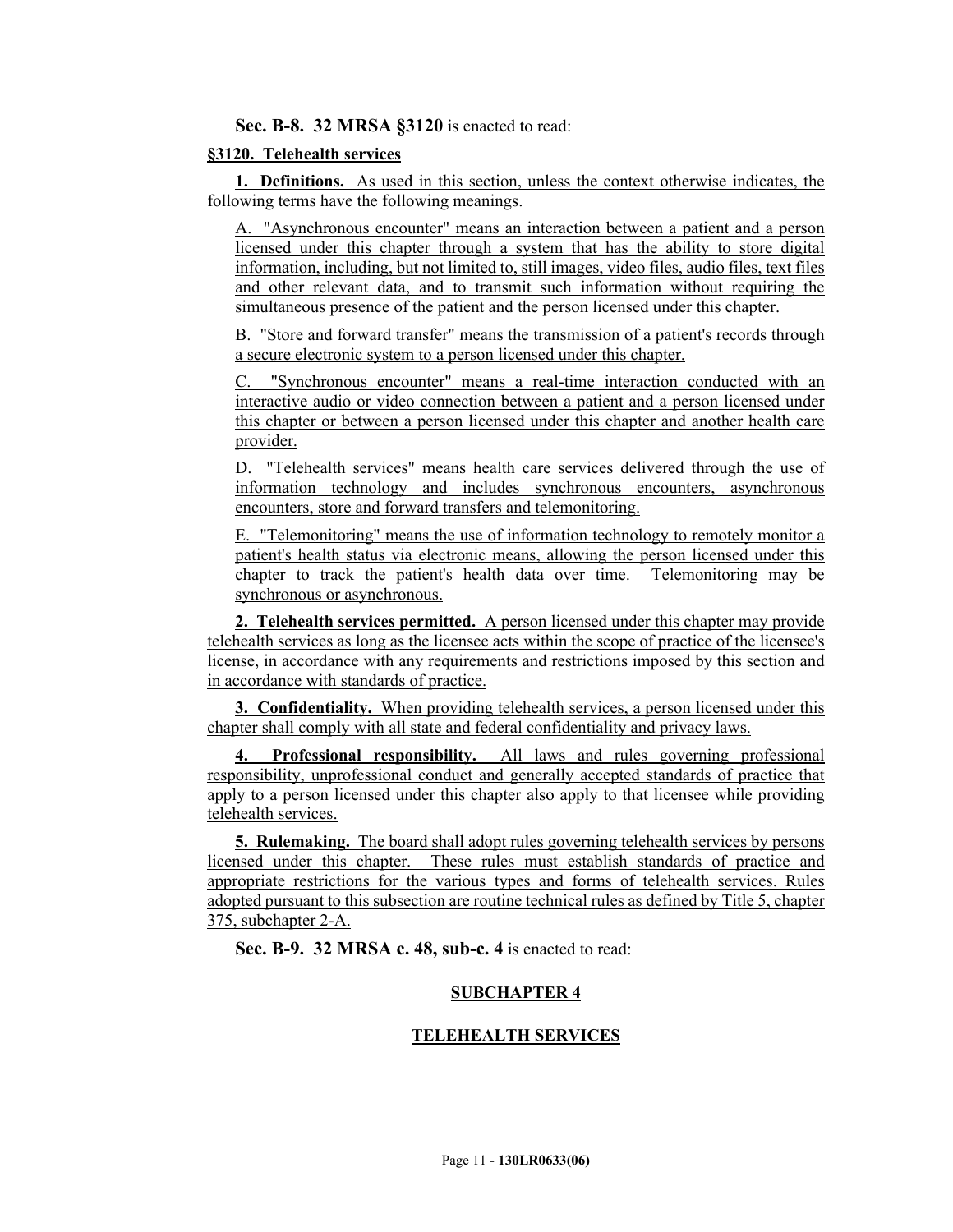### **§3300-AA. Definitions**

As used in this subchapter, unless the context otherwise indicates, the following terms have the following meanings.

**1. Asynchronous encounter.** "Asynchronous encounter" means an interaction between a patient and a person licensed under this chapter through a system that has the ability to store digital information, including, but not limited to, still images, video files, audio files, text files and other relevant data, and to transmit such information without requiring the simultaneous presence of the patient and the person licensed under this chapter.

**2. Store and forward transfer.** "Store and forward transfer" means the transmission of a patient's records through a secure electronic system to a person licensed under this chapter.

**3. Synchronous encounter.** "Synchronous encounter" means a real-time interaction conducted with an interactive audio or video connection between a patient and a person licensed under this chapter or between a person licensed under this chapter and another health care provider.

**4. Telehealth services.** "Telehealth services" means health care services delivered through the use of information technology and includes synchronous encounters, asynchronous encounters, store and forward transfers and telemonitoring.

**5. Telemonitoring.** "Telemonitoring" means the use of information technology to remotely monitor a patient's health status via electronic means, allowing the person licensed under this chapter to track the patient's health data over time. Telemonitoring may be synchronous or asynchronous.

#### **§3300-BB. Telehealth services permitted**

A person licensed under this chapter may provide telehealth services as long as the licensee acts within the scope of practice of the licensee's license, in accordance with any requirements and restrictions imposed by this subchapter and in accordance with standards of practice.

### **§3300-CC. Confidentiality**

When providing telehealth services, a person licensed under this chapter shall comply with all state and federal confidentiality and privacy laws.

#### **§3300-DD. Professional responsibility**

All laws and rules governing professional responsibility, unprofessional conduct and generally accepted standards of practice that apply to a person licensed under this chapter also apply to that licensee while providing telehealth services.

## **§3300-EE. Rulemaking**

The board shall adopt rules governing telehealth services by persons licensed under this chapter. These rules must establish standards of practice and appropriate restrictions for the various types and forms of telehealth services. Rules adopted pursuant to this section are routine technical rules as defined by Title 5, chapter 375, subchapter 2-A.

**Sec. B-10. 32 MRSA c. 51, sub-c. 4** is enacted to read: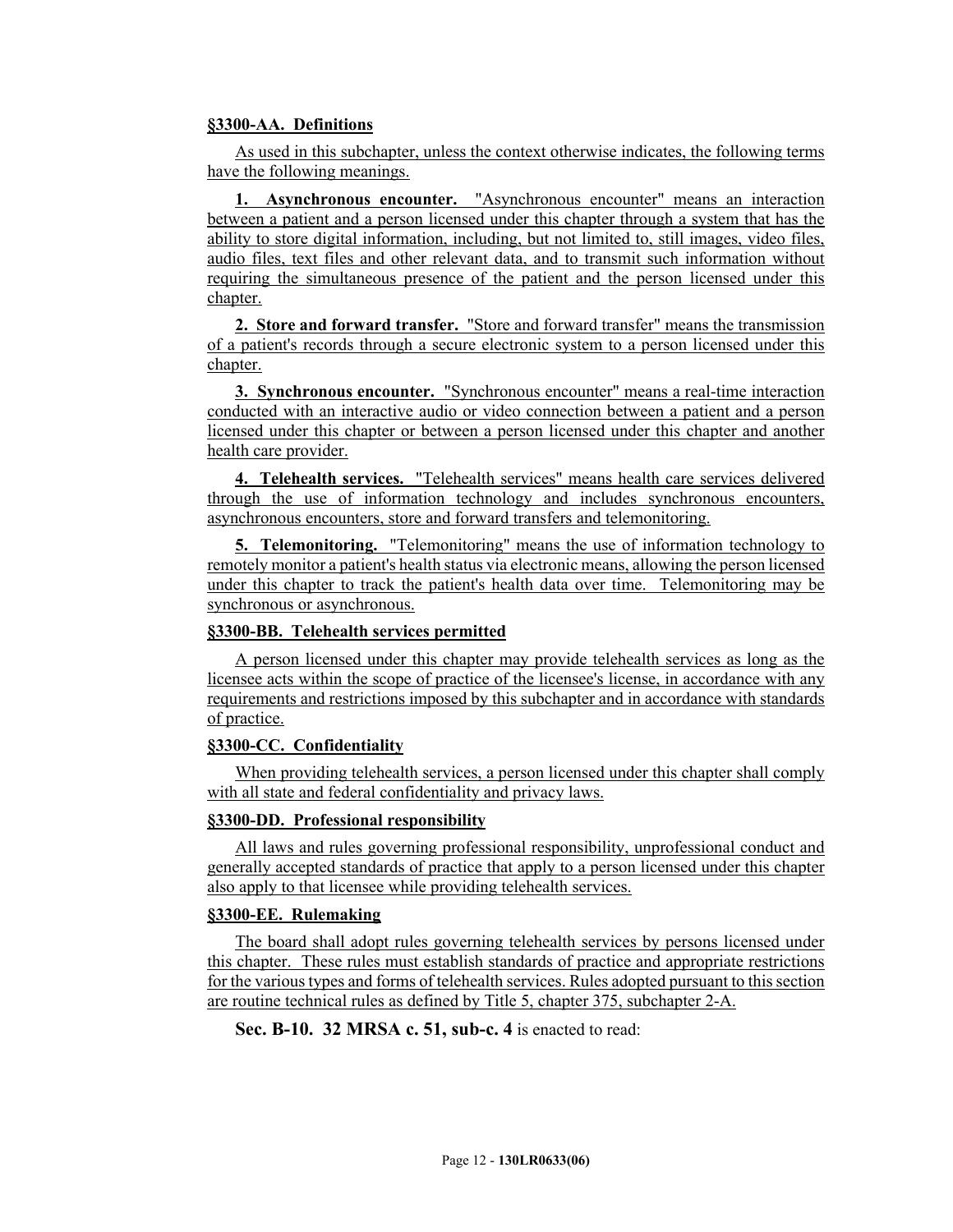## **SUBCHAPTER 4**

# **TELEHEALTH SERVICES**

### **§3661. Definitions**

As used in this subchapter, unless the context otherwise indicates, the following terms have the following meanings.

**1. Asynchronous encounter.** "Asynchronous encounter" means an interaction between a patient and a person licensed under this chapter through a system that has the ability to store digital information, including, but not limited to, still images, video files, audio files, text files and other relevant data, and to transmit such information without requiring the simultaneous presence of the patient and the person licensed under this chapter.

**2. Store and forward transfer.** "Store and forward transfer" means the transmission of a patient's records through a secure electronic system to a person licensed under this chapter.

**3. Synchronous encounter.** "Synchronous encounter" means a real-time interaction conducted with an interactive audio or video connection between a patient and a person licensed under this chapter or between a person licensed under this chapter and another health care provider.

**4. Telehealth services.** "Telehealth services" means health care services delivered through the use of information technology and includes synchronous encounters, asynchronous encounters, store and forward transfers and telemonitoring.

**5. Telemonitoring.** "Telemonitoring" means the use of information technology to remotely monitor a patient's health status via electronic means, allowing the person licensed under this chapter to track the patient's health data over time. Telemonitoring may be synchronous or asynchronous.

### **§3662. Telehealth services permitted**

A person licensed under this chapter may provide telehealth services as long as the licensee acts within the scope of practice of the licensee's license, in accordance with any requirements and restrictions imposed by this subchapter and in accordance with standards of practice.

#### **§3663. Confidentiality**

When providing telehealth services, a person licensed under this chapter shall comply with all state and federal confidentiality and privacy laws.

### **§3664. Professional responsibility**

All laws and rules governing professional responsibility, unprofessional conduct and generally accepted standards of practice that apply to a person licensed under this chapter also apply to that licensee while providing telehealth services.

# **§3665. Rulemaking**

The board shall adopt rules governing telehealth services by persons licensed under this chapter. These rules must establish standards of practice and appropriate restrictions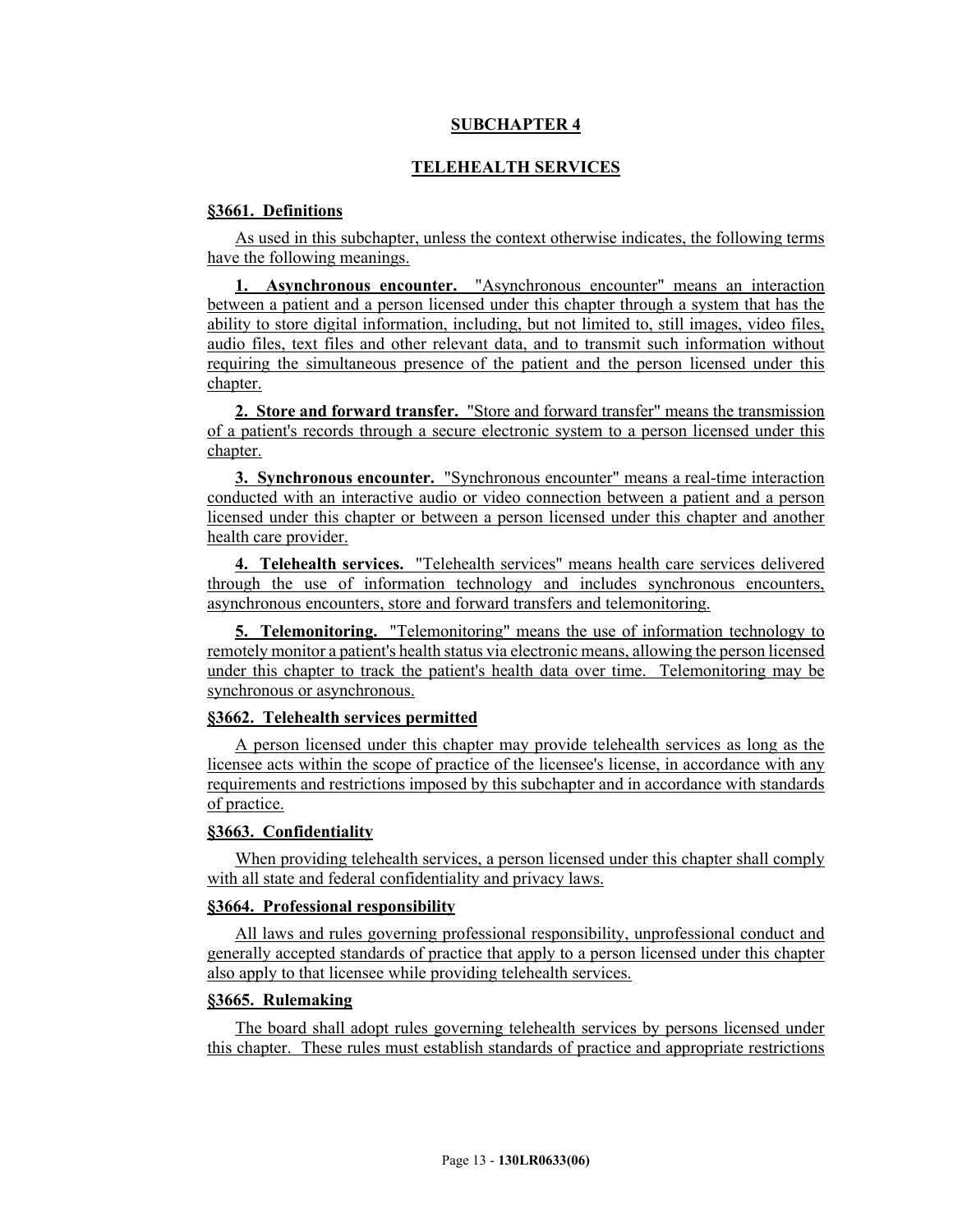for the various types and forms of telehealth services. Rules adopted pursuant to this section are routine technical rules as defined by Title 5, chapter 375, subchapter 2-A.

**Sec. B-11. 32 MRSA c. 56, sub-c. 4** is enacted to read:

### **SUBCHAPTER 4**

### **TELEHEALTH SERVICES**

#### **§3841. Definitions**

As used in this subchapter, unless the context otherwise indicates, the following terms have the following meanings.

**1. Asynchronous encounter.** "Asynchronous encounter" means an interaction between a patient and a person licensed under this chapter through a system that has the ability to store digital information, including, but not limited to, still images, video files, audio files, text files and other relevant data, and to transmit such information without requiring the simultaneous presence of the patient and the person licensed under this chapter.

**2. Store and forward transfer.** "Store and forward transfer" means the transmission of a patient's records through a secure electronic system to a person licensed under this chapter.

**3. Synchronous encounter.** "Synchronous encounter" means a real-time interaction conducted with an interactive audio or video connection between a patient and a person licensed under this chapter or between a person licensed under this chapter and another health care provider.

**4. Telehealth services.** "Telehealth services" means health care services delivered through the use of information technology and includes synchronous encounters, asynchronous encounters, store and forward transfers and telemonitoring.

**5. Telemonitoring.** "Telemonitoring" means the use of information technology to remotely monitor a patient's health status via electronic means, allowing the person licensed under this chapter to track the patient's health data over time. Telemonitoring may be synchronous or asynchronous.

#### **§3842. Telehealth services permitted**

A person licensed under this chapter may provide telehealth services as long as the licensee acts within the scope of practice of the licensee's license, in accordance with any requirements and restrictions imposed by this subchapter and in accordance with standards of practice.

#### **§3843. Confidentiality**

When providing telehealth services, a person licensed under this chapter shall comply with all state and federal confidentiality and privacy laws.

### **§3844. Professional responsibility**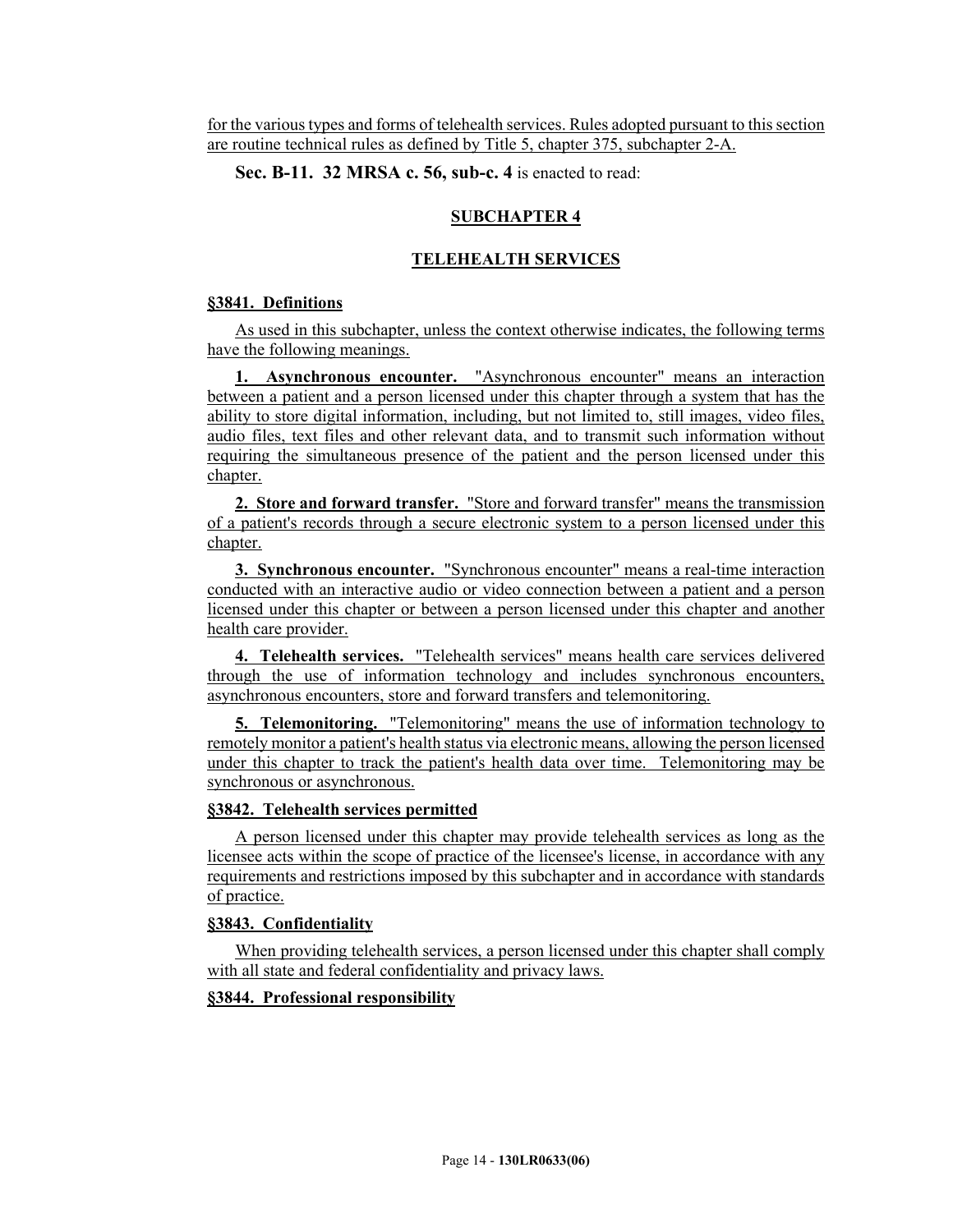All laws and rules governing professional responsibility, unprofessional conduct and generally accepted standards of practice that apply to a person licensed under this chapter also apply to that licensee while providing telehealth services.

### **§3845. Rulemaking**

The board shall adopt rules governing telehealth services by persons licensed under this chapter. These rules must establish standards of practice and appropriate restrictions for the various types and forms of telehealth services. Rules adopted pursuant to this section are routine technical rules as defined by Title 5, chapter 375, subchapter 2-A.

**Sec. B-12. 32 MRSA §4879** is enacted to read:

## **§4879. Telehealth services**

**1. Definitions.** As used in this section, unless the context otherwise indicates, the following terms have the following meanings.

A. "Asynchronous encounter" means an interaction between a patient and a person licensed under this chapter through a system that has the ability to store digital information, including, but not limited to, still images, video files, audio files, text files and other relevant data, and to transmit such information without requiring the simultaneous presence of the patient and the person licensed under this chapter.

B. "Store and forward transfer" means the transmission of a patient's records through a secure electronic system to a person licensed under this chapter.

"Synchronous encounter" means a real-time interaction conducted with an interactive audio or video connection between a patient and a person licensed under this chapter or between a person licensed under this chapter and another health care provider.

D. "Telehealth services" means health care services delivered through the use of information technology and includes synchronous encounters, asynchronous encounters, store and forward transfers and telemonitoring.

E. "Telemonitoring" means the use of information technology to remotely monitor a patient's health status via electronic means, allowing the person licensed under this chapter to track the patient's health data over time. Telemonitoring may be synchronous or asynchronous.

**2. Telehealth services permitted.** A person licensed under this chapter may provide telehealth services as long as the licensee acts within the scope of practice of the licensee's license, in accordance with any requirements and restrictions imposed by this section and in accordance with standards of practice.

**3. Confidentiality.** When providing telehealth services, a person licensed under this chapter shall comply with all state and federal confidentiality and privacy laws.

**Professional responsibility.** All laws and rules governing professional responsibility, unprofessional conduct and generally accepted standards of practice that apply to a person licensed under this chapter also apply to that licensee while providing telehealth services.

**5. Rulemaking.** The board shall adopt rules governing telehealth services by persons licensed under this chapter. These rules must establish standards of practice and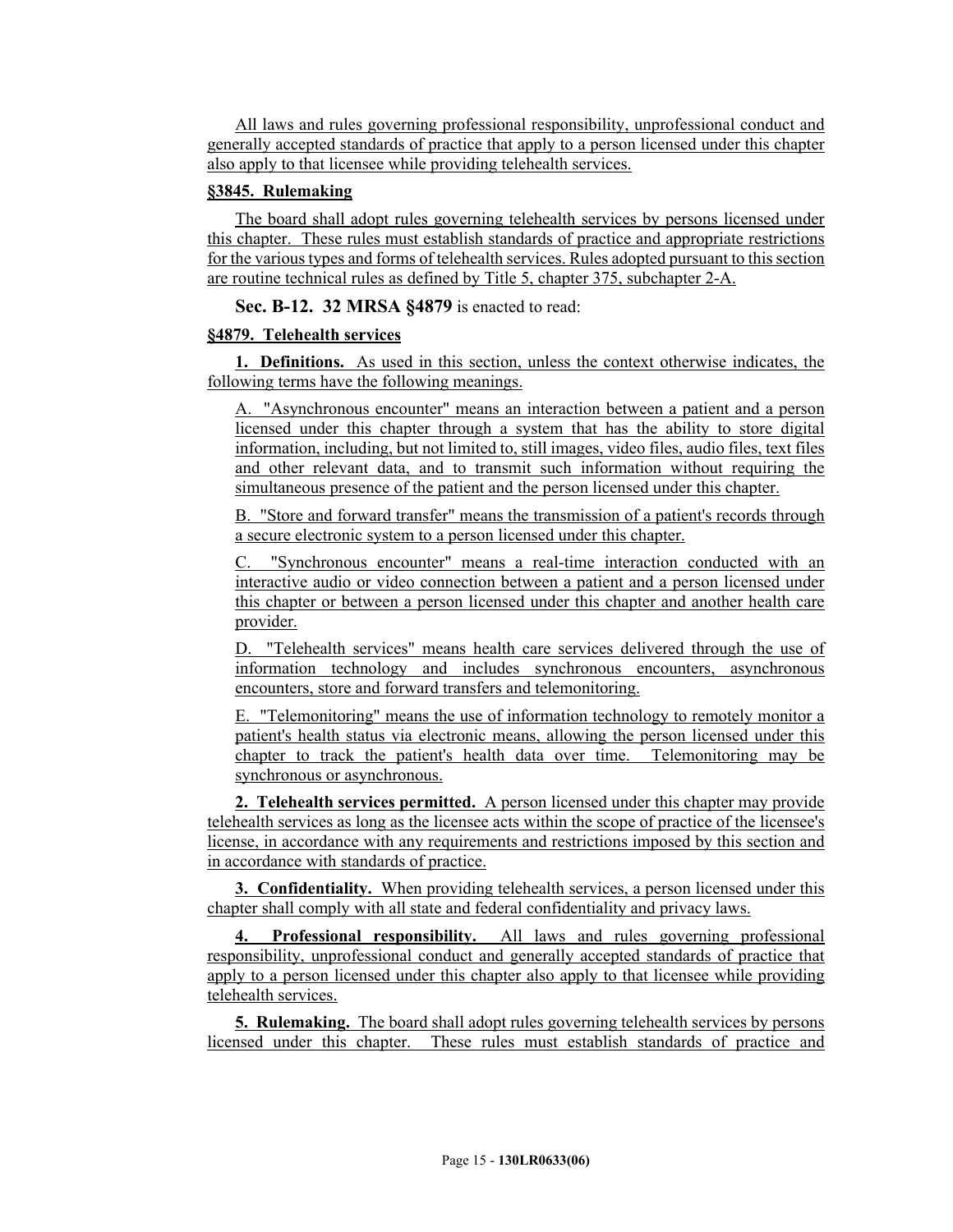appropriate restrictions for the various types and forms of telehealth services. Rules adopted pursuant to this subsection are routine technical rules as defined by Title 5, chapter 375, subchapter 2-A.

**Sec. B-13. 32 MRSA c. 81, sub-c. 5** is enacted to read:

# **SUBCHAPTER 5**

# **TELEHEALTH SERVICES**

## **§6231. Definitions**

As used in this subchapter, unless the context otherwise indicates, the following terms have the following meanings.

**1. Asynchronous encounter.** "Asynchronous encounter" means an interaction between a client and a person licensed under this chapter through a system that has the ability to store digital information, including, but not limited to, still images, video files, audio files, text files and other relevant data, and to transmit such information without requiring the simultaneous presence of the client and the person licensed under this chapter.

**2. Store and forward transfer.** "Store and forward transfer" means the transmission of a client's records through a secure electronic system to a person licensed under this chapter.

**3. Synchronous encounter.** "Synchronous encounter" means a real-time interaction conducted with an interactive audio or video connection between a client and a person licensed under this chapter or between a person licensed under this chapter and another health care provider.

**4. Telehealth services.** "Telehealth services" means health care services delivered through the use of information technology and includes synchronous encounters, asynchronous encounters, store and forward transfers and telemonitoring.

**5. Telemonitoring.** "Telemonitoring" means the use of information technology to remotely monitor a client's health status via electronic means, allowing the person licensed under this chapter to track the client's health data over time. Telemonitoring may be synchronous or asynchronous.

## **§6232. Telehealth services permitted**

A person licensed under this chapter may provide telehealth services as long as the licensee acts within the scope of practice of the licensee's license, in accordance with any requirements and restrictions imposed by this subchapter and in accordance with standards of practice.

## **§6233. Confidentiality**

When providing telehealth services, a person licensed under this chapter shall comply with all state and federal confidentiality and privacy laws.

## **§6234. Professional responsibility**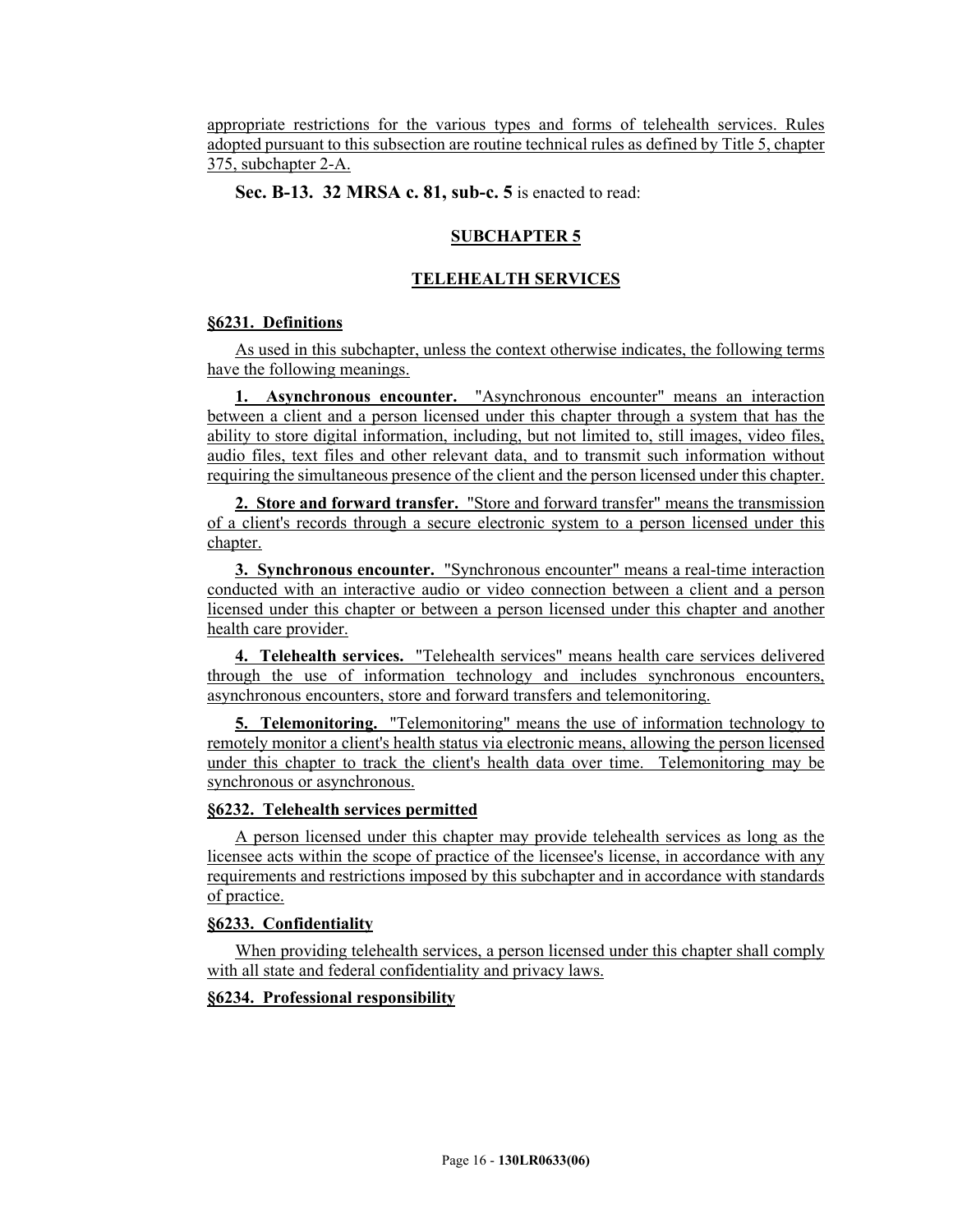All laws and rules governing professional responsibility, unprofessional conduct and generally accepted standards of practice that apply to a person licensed under this chapter also apply to that licensee while providing telehealth services.

### **§6235. Rulemaking**

The board shall adopt rules governing telehealth services by persons licensed under this chapter. These rules must establish standards of practice and appropriate restrictions for the various types and forms of telehealth services. Rules adopted pursuant to this section are routine technical rules as defined by Title 5, chapter 375, subchapter 2-A.

## **Sec. B-14. 32 MRSA c. 83, sub-c. 4** is enacted to read:

## **SUBCHAPTER 4**

## **TELEHEALTH SERVICES**

### **§7071. Definitions**

As used in this subchapter, unless the context otherwise indicates, the following terms have the following meanings.

**1. Asynchronous encounter.** "Asynchronous encounter" means an interaction between a client and a person licensed under this chapter through a system that has the ability to store digital information, including, but not limited to, still images, video files, audio files, text files and other relevant data, and to transmit such information without requiring the simultaneous presence of the client and the person licensed under this chapter.

**2. Store and forward transfer.** "Store and forward transfer" means the transmission of a client's records through a secure electronic system to a person licensed under this chapter.

**3. Synchronous encounter.** "Synchronous encounter" means a real-time interaction conducted with an interactive audio or video connection between a client and a person licensed under this chapter or between a person licensed under this chapter and another health care provider.

**4. Telehealth services.** "Telehealth services" means health care services delivered through the use of information technology and includes synchronous encounters, asynchronous encounters, store and forward transfers and telemonitoring.

**5. Telemonitoring.** "Telemonitoring" means the use of information technology to remotely monitor a client's health status via electronic means, allowing the person licensed under this chapter to track the client's health data over time. Telemonitoring may be synchronous or asynchronous.

## **§7072. Telehealth services permitted**

A person licensed under this chapter may provide telehealth services as long as the licensee acts within the scope of practice of the licensee's license, in accordance with any requirements and restrictions imposed by this subchapter and in accordance with standards of practice.

## **§7073. Confidentiality**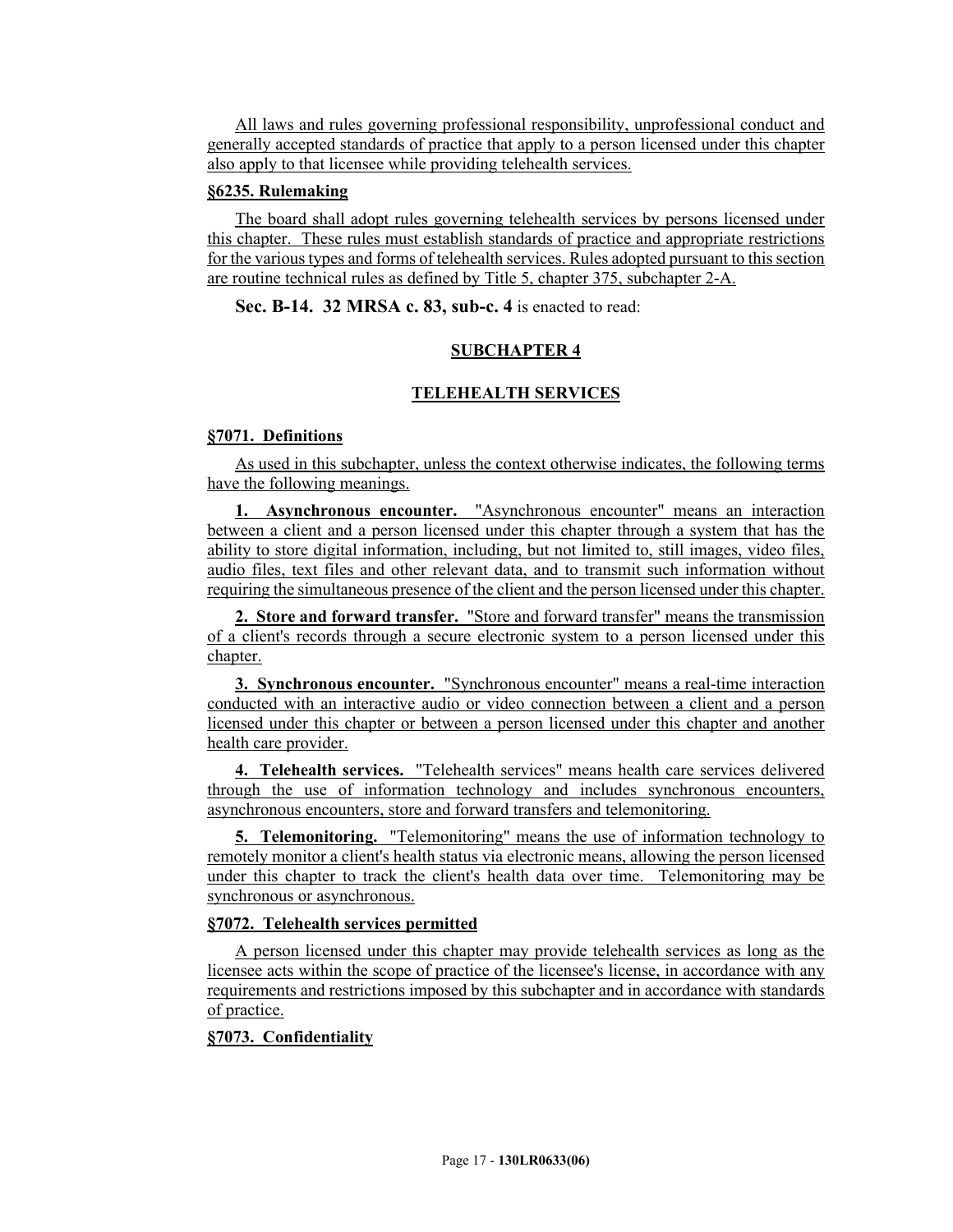When providing telehealth services, a person licensed under this chapter shall comply with all state and federal confidentiality and privacy laws.

#### **§7074. Professional responsibility**

All laws and rules governing professional responsibility, unprofessional conduct and generally accepted standards of practice that apply to a person licensed under this chapter also apply to that licensee while providing telehealth services.

### **§7075. Rulemaking**

The board shall adopt rules governing telehealth services by persons licensed under this chapter. These rules must establish standards of practice and appropriate restrictions for the various types and forms of telehealth services. Rules adopted pursuant to this section are routine technical rules as defined by Title 5, chapter 375, subchapter 2-A.

**Sec. B-15. 32 MRSA §9714** is enacted to read:

## **§9714. Telehealth services**

**1. Definitions.** As used in this section, unless the context otherwise indicates, the following terms have the following meanings.

A. "Asynchronous encounter" means an interaction between a patient and a person licensed under this chapter through a system that has the ability to store digital information, including, but not limited to, still images, video files, audio files, text files and other relevant data, and to transmit such information without requiring the simultaneous presence of the patient and the person licensed under this chapter.

B. "Store and forward transfer" means the transmission of a patient's records through a secure electronic system to a person licensed under this chapter.

C. "Synchronous encounter" means a real-time interaction conducted with an interactive audio or video connection between a patient and a person licensed under this chapter or between a person licensed under this chapter and another health care provider.

D. "Telehealth services" means health care services delivered through the use of information technology and includes synchronous encounters, asynchronous encounters, store and forward transfers and telemonitoring.

E. "Telemonitoring" means the use of information technology to remotely monitor a patient's health status via electronic means, allowing the person licensed under this chapter to track the patient's health data over time. Telemonitoring may be synchronous or asynchronous.

**2. Telehealth services permitted.** A person licensed under this chapter may provide telehealth services as long as the licensee acts within the scope of practice of the licensee's license, in accordance with any requirements and restrictions imposed by this section and in accordance with standards of practice.

**3. Confidentiality.** When providing telehealth services, a person licensed under this chapter shall comply with all state and federal confidentiality and privacy laws.

**4. Professional responsibility.** All laws and rules governing professional responsibility, unprofessional conduct and generally accepted standards of practice that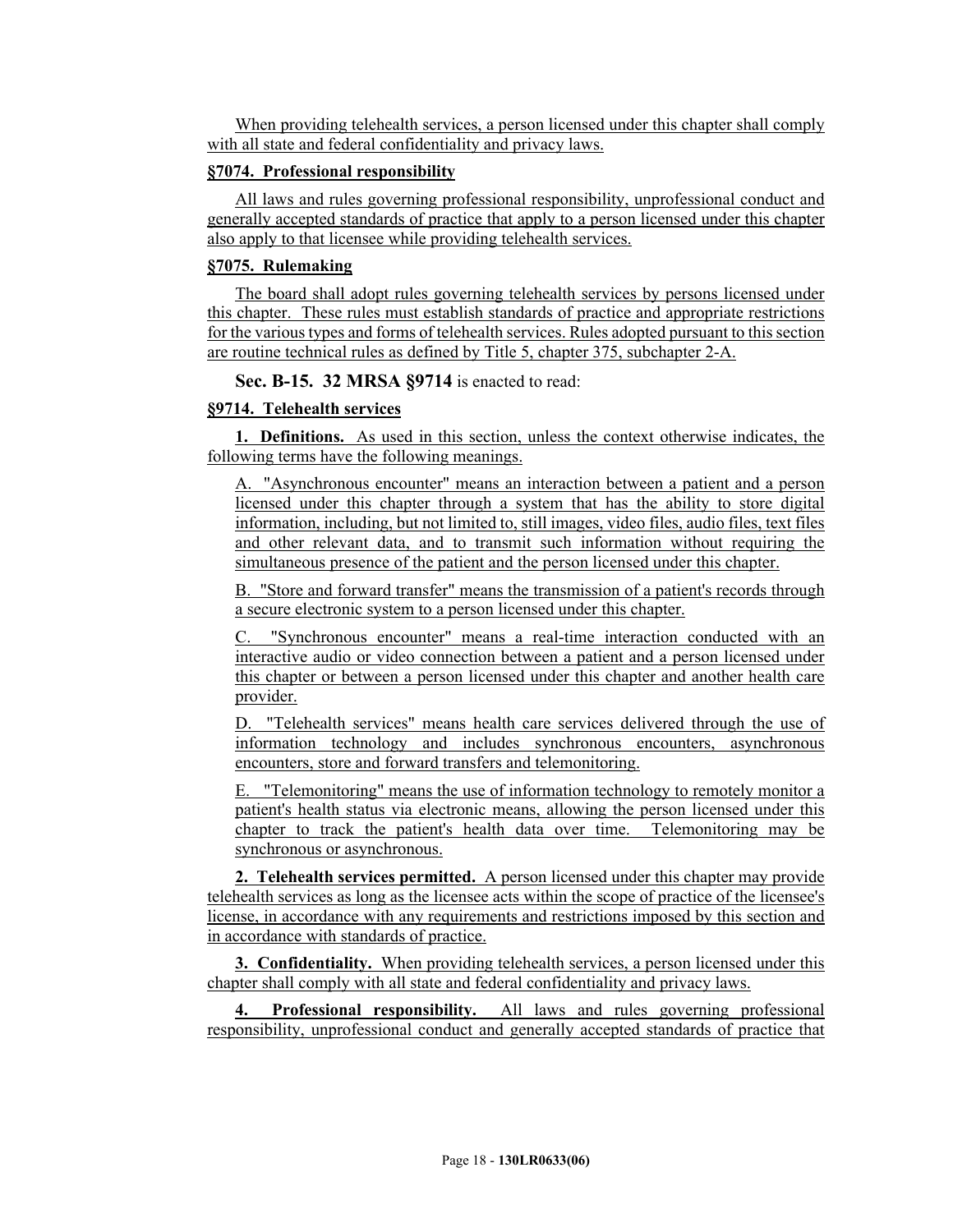apply to a person licensed under this chapter also apply to that licensee while providing telehealth services.

**5. Rulemaking.** The board shall adopt rules governing telehealth services by persons licensed under this chapter. These rules must establish standards of practice and appropriate restrictions for the various types and forms of telehealth services. Rules adopted pursuant to this subsection are routine technical rules as defined by Title 5, chapter 375, subchapter 2-A.

**Sec. B-16. 32 MRSA §9863** is enacted to read:

### **§9863. Telehealth services**

**1. Definitions.** As used in this section, unless the context otherwise indicates, the following terms have the following meanings.

A. "Asynchronous encounter" means an interaction between a patient and a person licensed under this chapter through a system that has the ability to store digital information, including, but not limited to, still images, video files, audio files, text files and other relevant data, and to transmit such information without requiring the simultaneous presence of the patient and the person licensed under this chapter.

B. "Store and forward transfer" means the transmission of a patient's records through a secure electronic system to a person licensed under this chapter.

C. "Synchronous encounter" means a real-time interaction conducted with an interactive audio or video connection between a patient and a person licensed under this chapter or between a person licensed under this chapter and another health care provider.

D. "Telehealth services" means health care services delivered through the use of information technology and includes synchronous encounters, asynchronous encounters, store and forward transfers and telemonitoring.

E. "Telemonitoring" means the use of information technology to remotely monitor a patient's health status via electronic means, allowing the person licensed under this chapter to track the patient's health data over time. Telemonitoring may be synchronous or asynchronous.

**2. Telehealth services permitted.** A person licensed under this chapter may provide telehealth services as long as the licensee acts within the scope of practice of the licensee's license, in accordance with any requirements and restrictions imposed by this section and in accordance with standards of practice.

**3. Confidentiality.** When providing telehealth services, a person licensed under this chapter shall comply with all state and federal confidentiality and privacy laws.

**4. Professional responsibility.** All laws and rules governing professional responsibility, unprofessional conduct and generally accepted standards of practice that apply to a person licensed under this chapter also apply to that licensee while providing telehealth services.

**5. Rulemaking.** The board shall adopt rules governing telehealth services by persons licensed under this chapter. These rules must establish standards of practice and appropriate restrictions for the various types and forms of telehealth services. Rules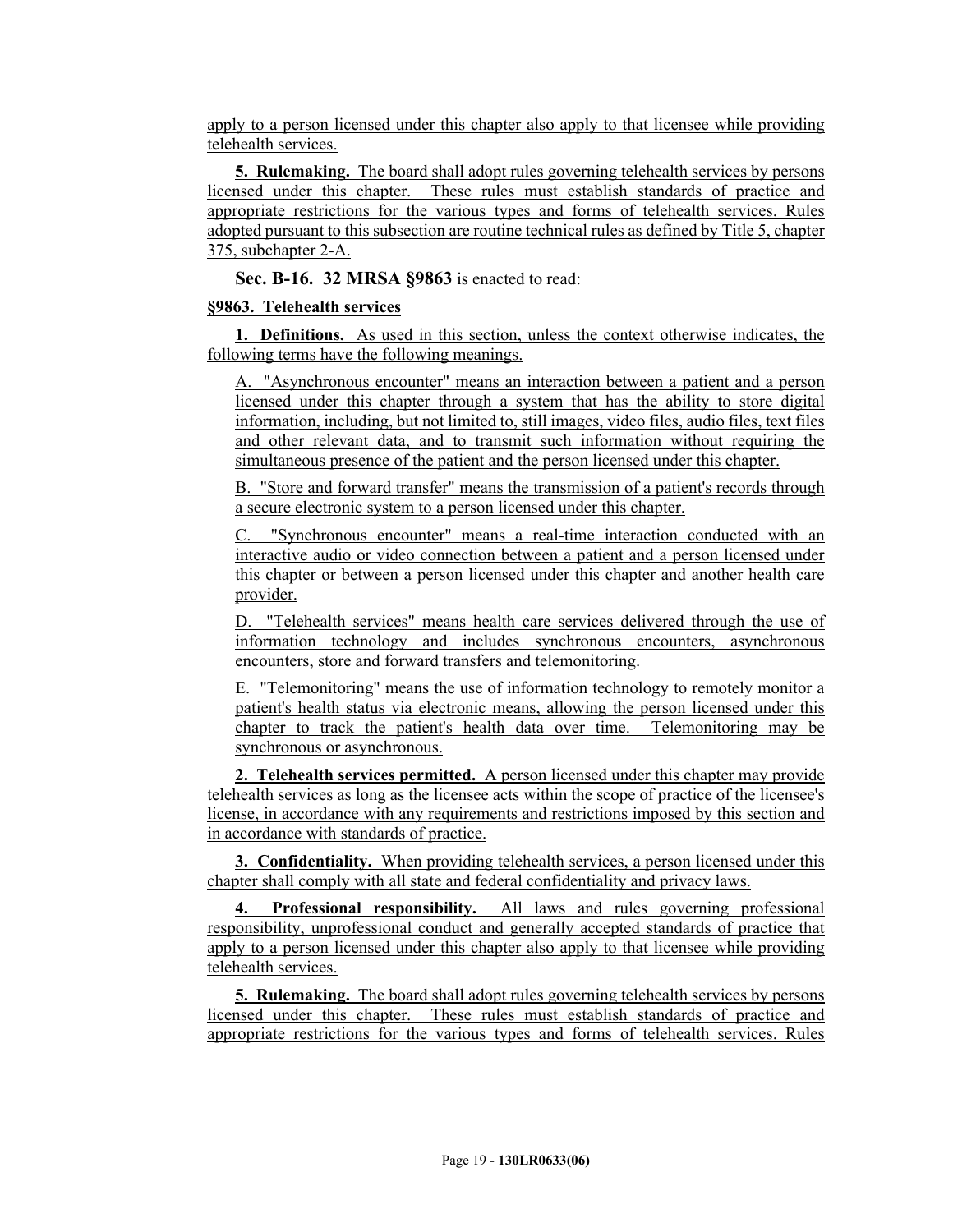adopted pursuant to this subsection are routine technical rules as defined by Title 5, chapter 375, subchapter 2-A.

**Sec. B-17. 32 MRSA §9916** is enacted to read:

## **§9916. Telehealth services**

**1. Definitions.** As used in this section, unless the context otherwise indicates, the following terms have the following meanings.

A. "Asynchronous encounter" means an interaction between an individual and a person licensed under this chapter through a system that has the ability to store digital information, including, but not limited to, still images, video files, audio files, text files and other relevant data, and to transmit such information without requiring the simultaneous presence of the individual and the person licensed under this chapter.

B. "Store and forward transfer" means the transmission of an individual's records through a secure electronic system to a person licensed under this chapter.

C. "Synchronous encounter" means a real-time interaction conducted with an interactive audio or video connection between an individual and a person licensed under this chapter or between a person licensed under this chapter and another health care provider.

D. "Telehealth services" means health care services delivered through the use of information technology and includes synchronous encounters, asynchronous encounters, store and forward transfers and telemonitoring.

E. "Telemonitoring" means the use of information technology to remotely monitor an individual's health status via electronic means, allowing the person licensed under this chapter to track the individual's health data over time. Telemonitoring may be synchronous or asynchronous.

**2. Telehealth services permitted.** A person licensed under this chapter may provide telehealth services as long as the licensee acts within the scope of practice of the licensee's license, in accordance with any requirements and restrictions imposed by this section and in accordance with standards of practice.

**3. Confidentiality.** When providing telehealth services, a person licensed under this chapter shall comply with all state and federal confidentiality and privacy laws.

**4. Professional responsibility.** All laws and rules governing professional responsibility, unprofessional conduct and generally accepted standards of practice that apply to a person licensed under this chapter also apply to that licensee while providing telehealth services.

**5. Rulemaking.** The board shall adopt rules governing telehealth services by persons licensed under this chapter. These rules must establish standards of practice and appropriate restrictions for the various types and forms of telehealth services. Rules adopted pursuant to this subsection are routine technical rules as defined by Title 5, chapter 375, subchapter 2-A.

**Sec. B-18. 32 MRSA c. 113-B, sub-c. 7** is enacted to read:

# **SUBCHAPTER 7**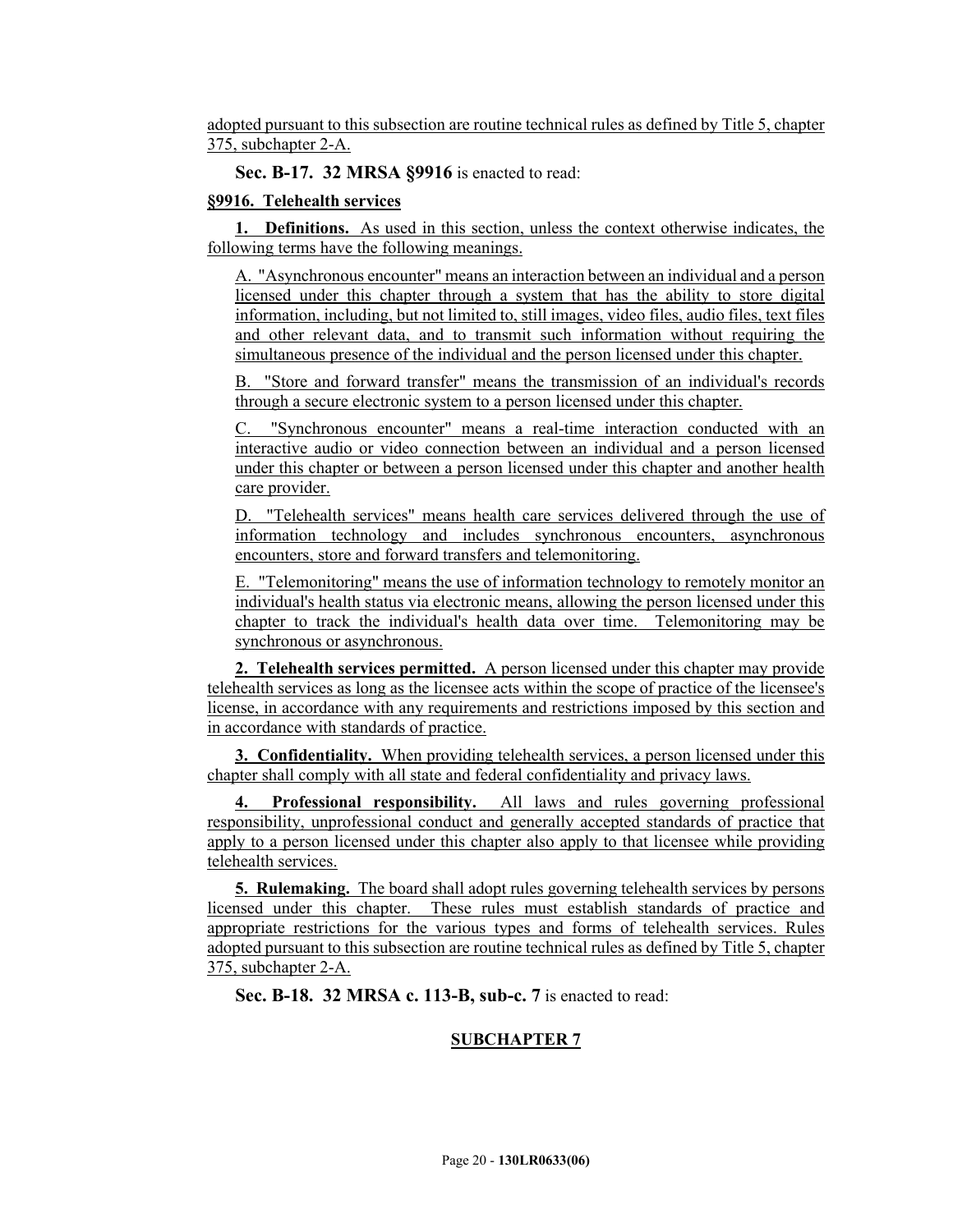# **TELEHEALTH SERVICES**

## **§12611. Definitions**

As used in this subchapter, unless the context otherwise indicates, the following terms have the following meanings.

**1. Asynchronous encounter.** "Asynchronous encounter" means an interaction between a patient and a person licensed under this chapter through a system that has the ability to store digital information, including, but not limited to, still images, video files, audio files, text files and other relevant data, and to transmit such information without requiring the simultaneous presence of the patient and the person licensed under this chapter.

**2. Store and forward transfer.** "Store and forward transfer" means the transmission of a patient's records through a secure electronic system to a person licensed under this chapter.

**3. Synchronous encounter.** "Synchronous encounter" means a real-time interaction conducted with an interactive audio or video connection between a patient and a person licensed under this chapter or between a person licensed under this chapter and another health care provider.

**4. Telehealth services.** "Telehealth services" means health care services delivered through the use of information technology and includes synchronous encounters, asynchronous encounters, store and forward transfers and telemonitoring.

**5. Telemonitoring.** "Telemonitoring" means the use of information technology to remotely monitor a patient's health status via electronic means, allowing the person licensed under this chapter to track the patient's health data over time. Telemonitoring may be synchronous or asynchronous.

## **§12612. Telehealth services permitted**

A person licensed under this chapter may provide telehealth services as long as the licensee acts within the scope of practice of the licensee's license, in accordance with any requirements and restrictions imposed by this subchapter and in accordance with standards of practice.

#### **§12613. Confidentiality**

When providing telehealth services, a person licensed under this chapter shall comply with all state and federal confidentiality and privacy laws.

## **§12614. Professional responsibility**

All laws and rules governing professional responsibility, unprofessional conduct and generally accepted standards of practice that apply to a person licensed under this chapter also apply to that licensee while providing telehealth services.

### **§12615. Rulemaking**

The board shall adopt rules governing telehealth services by persons licensed under this chapter. These rules must establish standards of practice and appropriate restrictions for the various types and forms of telehealth services. Rules adopted pursuant to this section are routine technical rules as defined by Title 5, chapter 375, subchapter 2-A.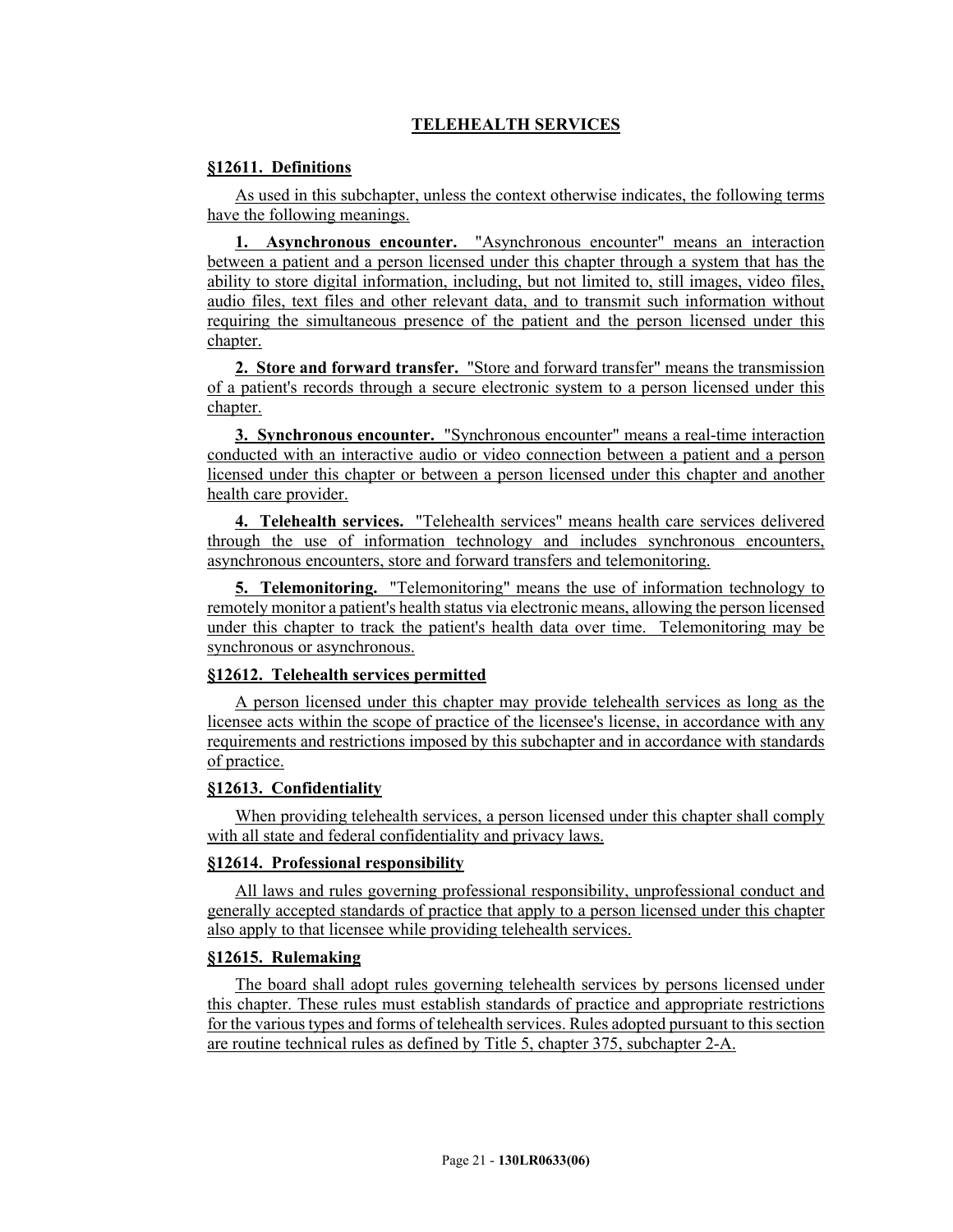# **SUBCHAPTER 15**

### **TELEHEALTH SERVICES**

#### **§13848. Definitions**

As used in this subchapter, unless the context otherwise indicates, the following terms have the following meanings.

**1. Asynchronous encounter.** "Asynchronous encounter" means an interaction between a patient and a person licensed under this chapter through a system that has the ability to store digital information, including, but not limited to, still images, video files, audio files, text files and other relevant data, and to transmit such information without requiring the simultaneous presence of the patient and the person licensed under this chapter.

**2. Store and forward transfer.** "Store and forward transfer" means the transmission of a patient's records through a secure electronic system to a person licensed under this chapter.

**3. Synchronous encounter.** "Synchronous encounter" means a real-time interaction conducted with an interactive audio or video connection between a patient and a person licensed under this chapter or between a person licensed under this chapter and another health care provider.

**4. Telehealth services.** "Telehealth services" means health care services delivered through the use of information technology and includes synchronous encounters, asynchronous encounters, store and forward transfers and telemonitoring.

**5. Telemonitoring.** "Telemonitoring" means the use of information technology to remotely monitor a patient's health status via electronic means, allowing the person licensed under this chapter to track the patient's health data over time. Telemonitoring may be synchronous or asynchronous.

#### **§13849. Telehealth services permitted**

A person licensed under this chapter may provide telehealth services as long as the licensee acts within the scope of practice of the licensee's license, in accordance with any requirements and restrictions imposed by this subchapter and in accordance with standards of practice.

#### **§13849-A. Confidentiality**

When providing telehealth services, a person licensed under this chapter shall comply with all state and federal confidentiality and privacy laws.

#### **§13849-B. Professional responsibility**

All laws and rules governing professional responsibility, unprofessional conduct and generally accepted standards of practice that apply to a person licensed under this chapter also apply to that licensee while providing telehealth services.

## **§13849-C. Rulemaking**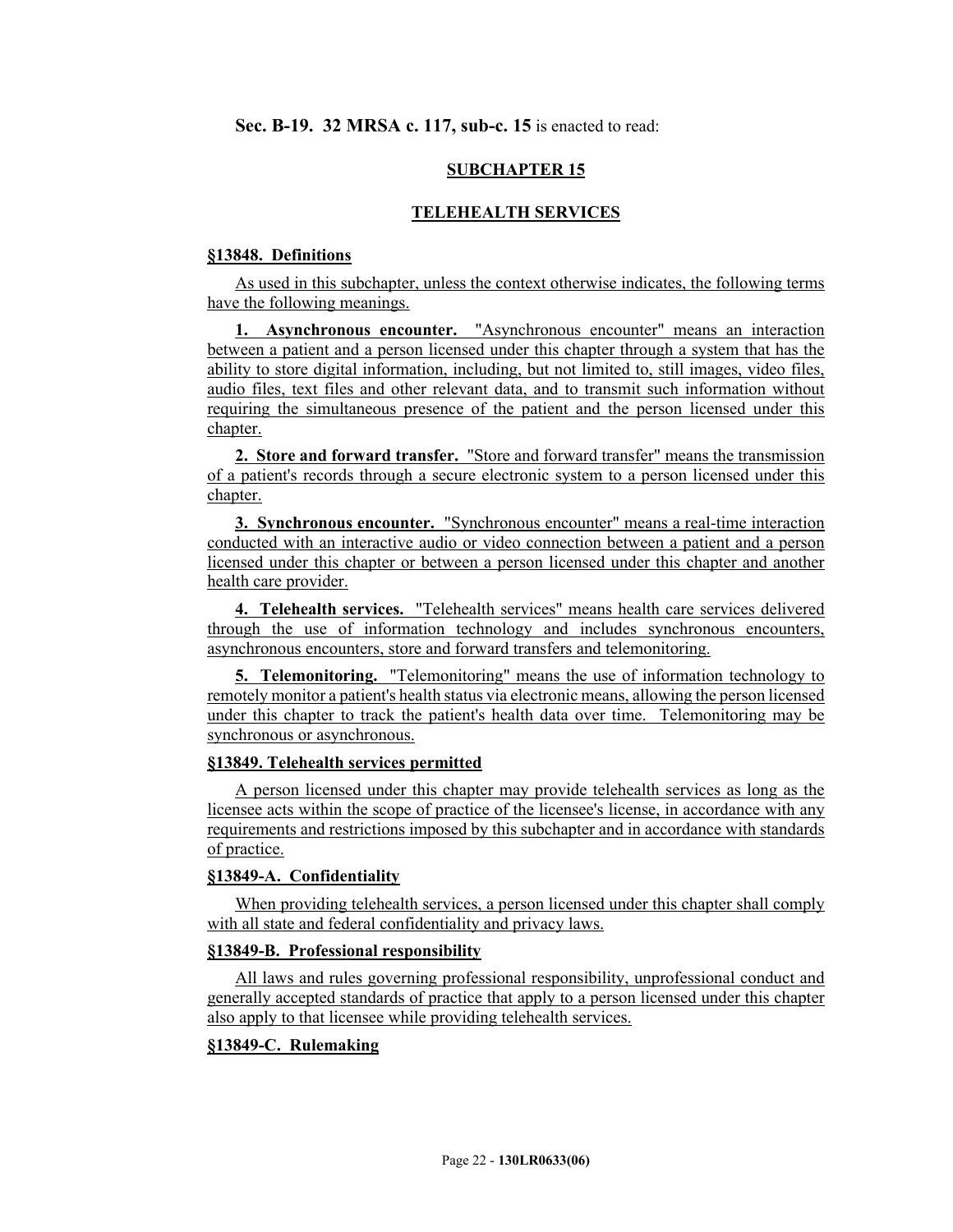The board shall adopt rules governing telehealth services by persons licensed under this chapter. These rules must establish standards of practice and appropriate restrictions for the various types and forms of telehealth services. Rules adopted pursuant to this section are routine technical rules as defined by Title 5, chapter 375, subchapter 2-A.

**Sec. B-20. 32 MRSA §13868** is enacted to read:

# **§13868. Telehealth services**

**1. Definitions.** As used in this section, unless the context otherwise indicates, the following terms have the following meanings.

A. "Asynchronous encounter" means an interaction between a client and a person licensed under this chapter through a system that has the ability to store digital information, including, but not limited to, still images, video files, audio files, text files and other relevant data, and to transmit such information without requiring the simultaneous presence of the client and the person licensed under this chapter.

B. "Store and forward transfer" means the transmission of a client's records through a secure electronic system to a person licensed under this chapter.

C. "Synchronous encounter" means a real-time interaction conducted with an interactive audio or video connection between a client and a person licensed under this chapter or between a person licensed under this chapter and another health care provider.

D. "Telehealth services" means health care services delivered through the use of information technology and includes synchronous encounters, asynchronous encounters, store and forward transfers and telemonitoring.

E. "Telemonitoring" means the use of information technology to remotely monitor a client's health status via electronic means, allowing the person licensed under this chapter to track the client's health data over time. Telemonitoring may be synchronous or asynchronous.

**2. Telehealth services permitted.** A person licensed under this chapter may provide telehealth services as long as the licensee acts within the scope of practice of the licensee's license, in accordance with any requirements and restrictions imposed by this section and in accordance with standards of practice.

**3. Confidentiality.** When providing telehealth services, a person licensed under this chapter shall comply with all state and federal confidentiality and privacy laws.

**4. Professional responsibility.** All laws and rules governing professional responsibility, unprofessional conduct and generally accepted standards of practice that apply to a person licensed under this chapter also apply to that licensee while providing telehealth services.

**5. Rulemaking.** The board shall adopt rules governing telehealth services by persons licensed under this chapter. These rules must establish standards of practice and appropriate restrictions for the various types and forms of telehealth services. Rules adopted pursuant to this subsection are routine technical rules as defined by Title 5, chapter 375, subchapter 2-A.

**Sec. B-21. 32 MRSA §14363** is enacted to read: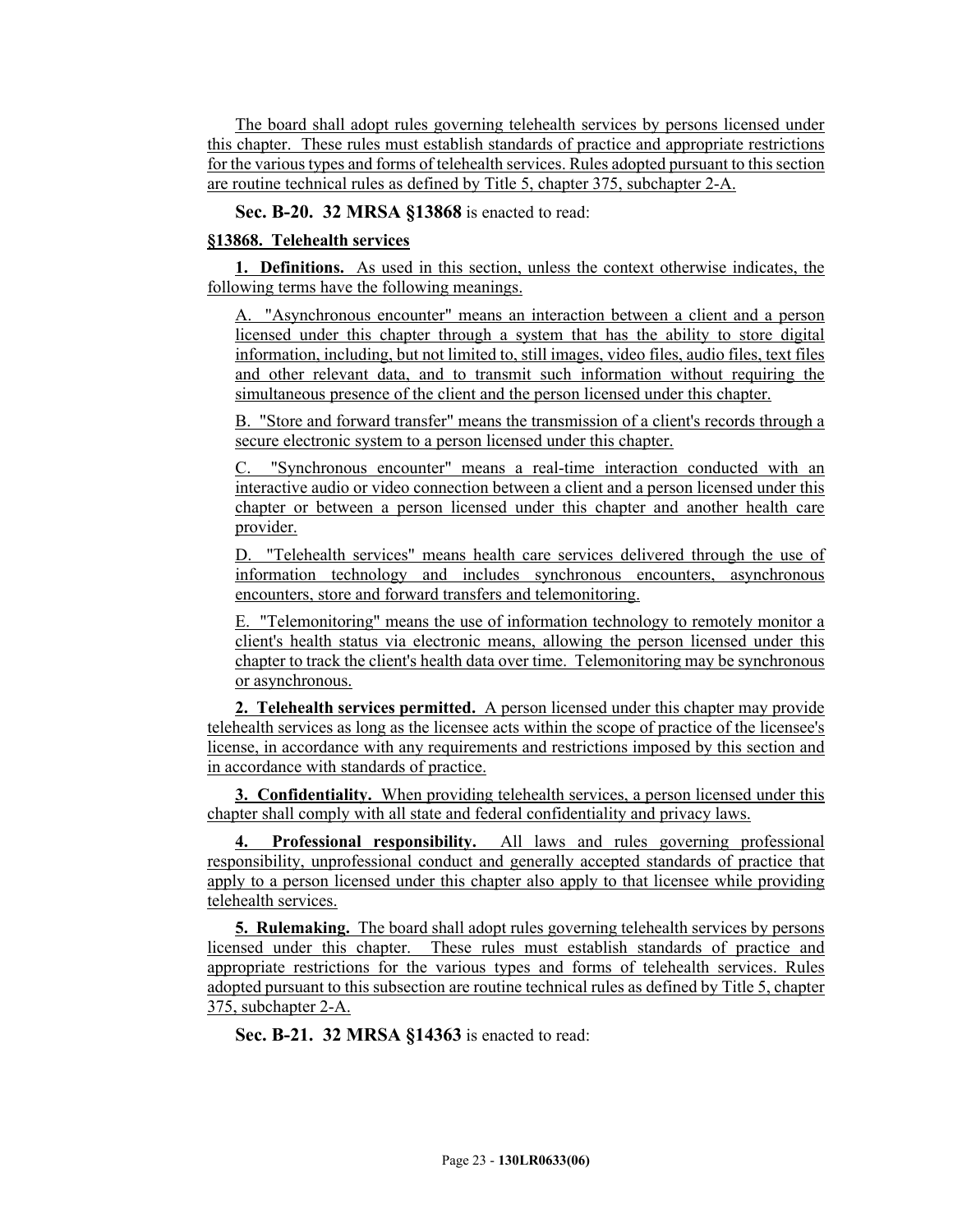## **§14363. Telehealth services**

**1. Definitions.** As used in this section, unless the context otherwise indicates, the following terms have the following meanings.

A. "Asynchronous encounter" means an interaction between an individual and a person licensed under this chapter through a system that has the ability to store digital information, including, but not limited to, still images, video files, audio files, text files and other relevant data, and to transmit such information without requiring the simultaneous presence of the individual and the person licensed under this chapter.

B. "Store and forward transfer" means the transmission of individual's records through a secure electronic system to a person licensed under this chapter.

"Synchronous encounter" means a real-time interaction conducted with an interactive audio or video connection between an individual and a person licensed under this chapter or between a person licensed under this chapter and another health care provider.

D. "Telehealth services" means health care services delivered through the use of information technology and includes synchronous encounters, asynchronous encounters, store and forward transfers and telemonitoring.

E. "Telemonitoring" means the use of information technology to remotely monitor an individual's health status via electronic means, allowing the person licensed under this chapter to track the individual's health data over time. Telemonitoring may be synchronous or asynchronous.

**2. Telehealth services permitted.** A person licensed under this chapter may provide telehealth services as long as the licensee acts within the scope of practice of the licensee's license, in accordance with any requirements and restrictions imposed by this section and in accordance with standards of practice.

**3. Confidentiality.** When providing telehealth services, a person licensed under this chapter shall comply with all state and federal confidentiality and privacy laws.

**4. Professional responsibility.** All laws and rules governing professional responsibility, unprofessional conduct and generally accepted standards of practice that apply to a person licensed under this chapter also apply to that licensee while providing telehealth services.

**5. Rulemaking.** The commissioner shall adopt rules governing telehealth services by persons licensed under this chapter. These rules shall establish standards of practice and appropriate restrictions for the various types and forms of telehealth services. Rules adopted pursuant to this subsection are routine technical rules as defined by Title 5, chapter 375, subchapter 2-A.

**Sec. B-22. 32 MRSA c. 137, sub-c. 4** is enacted to read:

## **SUBCHAPTER 4**

#### **TELEHEALTH SERVICES**

**§17401. Definitions**